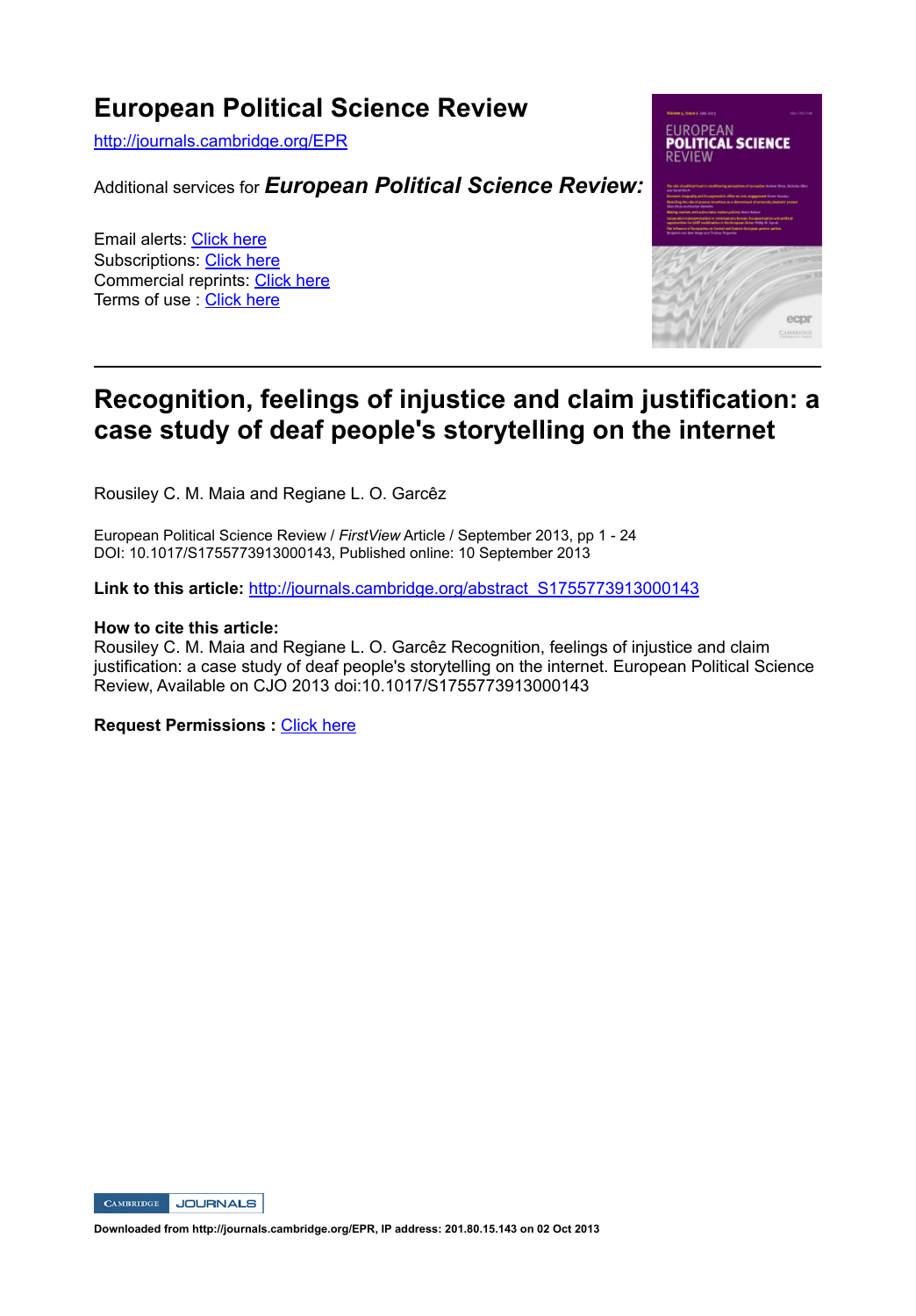# Recognition, feelings of injustice and claim justification: a case study of deaf people's storytelling on the internet

ROUSILEY C. M. MAIA $^{\mathrm{1}_{*}}$  and regiane L. O. Garcê $\mathrm{z}^{2}$ 

<sup>1</sup> Associate Professor, Department of Social Communication, Federal University of Minas Gerais, Brazil <sup>2</sup>PhD Student, Social Communication, Federal University of Minas Gerais, Brazil

This paper argues that Honneth's theory of recognition opens promising venues for exploring the role of emotion in politics, particularly when issues of injustice are at stake. While endorsing Honneth's view that 'feelings of injustice' are an important source for intelligibility of injustice, and that disadvantaged individuals need to build a 'shared interpretative framework' in struggles for recognition, this article contends that a more nuanced account of discursive justification is required to deal with dissent and moral disagreement. As a response to this problem, we suggest that Honneth's approach of subjective reaction to injury as violation of conditions to practical identity can be brought together with notions of discursive justification in the Habermasian fashion. Through an empirically based analysis – using storytelling of deaf people gathered in two virtual environments: (a) the website of the main Brazilian organization for deaf persons (FENEIS), and (b) Orkut, an online social network – this paper evinces that subjects not only articulate feelings of injustice or claims for recognition in everyday experience, but also usually engage in interpretation, judgment and justification of such claims. Results show that Honneth's theory of recognition, when articulated with a notion of discursive justification, can better equip scholars concerned with practices that aim to overcome injustice.

Keywords: recognition; storytelling; emotion; justification; deaf people

In the recent upsurge in research on the role of emotions in politics, ranging from cognitive science to philosophy to the social sciences, several scholars have demonstrated the importance of understanding how emotion affects the cognition and reasoning capacities that underlie political behavior (Marcus et al., [2000](#page-23-0); Thompson and Hoggett, [2012\)](#page-24-0). Emotion helps create group identity and mobilization (Nussbaum, [1995](#page-23-0), [2003](#page-23-0); Barnes, [2012](#page-22-0)) as well as engagement in deliberation (Krause, [2008;](#page-23-0) Mackuen et al., [2010;](#page-23-0) Maia, [2012a;](#page-23-0) Steiner, [2012](#page-23-0)). In this paper, we draw on Axel Honneth's theory of recognition to explore the sensitive dimension of suffering and issues of injustice. We argue that his political philosophy, by reconstructing key concepts within the Frankfurt School tradition, helps to deepen

<sup>\*</sup> E-mail: rousiley@fafich.ufmg.br; rousiley@yahoo.com.br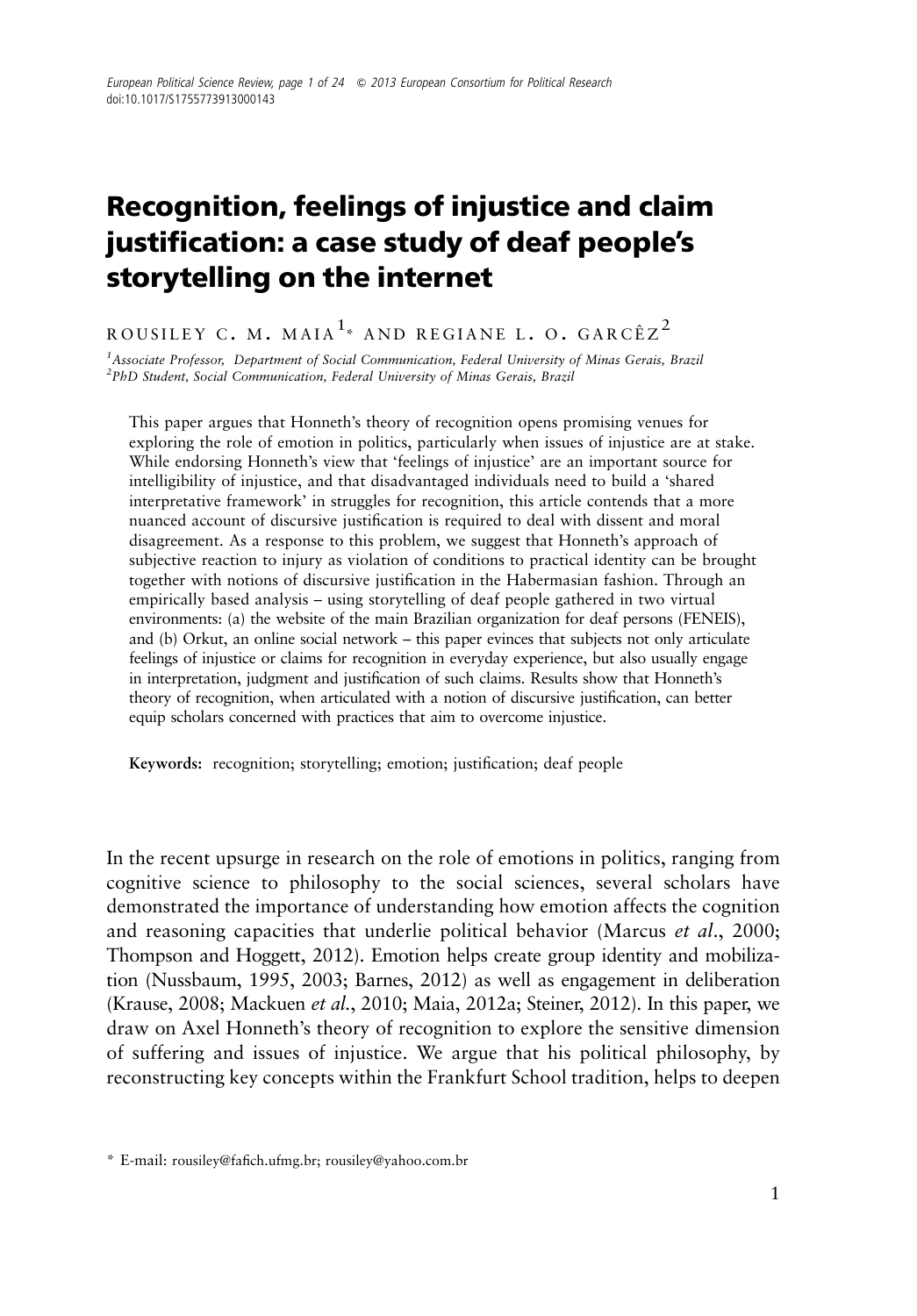and refine the understanding of subjective reactions to injuries, without assuming that emotions are a kind of individual 'property'. Despite claims to contrary, we contend that Honneth's attempt to establish a link between a normative dimension in 'feelings of injustice' and collective action opens promising paths through which empirical studies of emotion could be expanded and reconceptualized.

More specifically, this article will further the understanding of how 'feelings of injustice' enable marginalized and disrespected subjects to articulate an 'intersubjective framework of interpretation' in order to generate motivation for social resistance. Following Honneth's lead, we attempt to evince through empirically based analysis that hurt feelings are an important source of intelligibility for injustice and that disagreement often emerges among members of groups when constructing 'a shared semantics'. We argue that Honneth's approach is not sufficiently developed to explain either how individuals should deal with dissent in processing moral conflict or with dissent, which emerges when deciding what counts as recognition responses in a given context. As an answer to this problem, we advocate that Honneth's understanding of the role of emotion in struggles for recognition is not incompatible with Habermasian discursive justification; both theoretical frameworks can be jointly applied in empirical research.

Our study focuses on deaf persons, subjects who have been victims of stigmatization and marginalization, who face language barriers, and who generally depend on interpreters to express themselves in spoken debates. Since dominated individuals usually feel the need to tell their own stories to make sense of suffering and to have their experiences of injustice come alive, we chose to focus on storytelling. In supporting Honneth's argument that social suffering should be searched for not only within the context of participation in the public sphere but also in pre-political domains, we investigate how claims for recognition are articulated and eventually justified from the perspective of a social movement and also from the point of view of the individual members of that collectivity. As the Internet has become a means for deaf persons to express themselves, we gathered stories in two virtual environments: (a) the website of main Brazilian organization for deaf persons, the National Federation for the Education and Integration of Deaf Persons or FENEIS (Federação Nacional de Educação e Integração dos Surdos, 2009) and (b) the Orkut, an online social network.

The life histories expressed in these two online environments illustrate a wellknown worldwide debate among deaf people who use sign language and those opting to talk – a controversy that can be traced back to the ban on the use of sign language in 1880 that opened the path for oralization until the first half of the 20th century (Lane, [1984](#page-23-0); Dhamoon, [2009\)](#page-22-0). According to World Federation of Deaf – representative of the deaf in international agencies such as the UN, UNESCO and the ILO – Brazil is one of the 25 countries in the world that legally recognized sign language. The Brazilian law that promotes sign language was created in 2002 as a result of the struggles of various local associations, led by FENEIS. Historically, the deaf Brazilian movement has been a benchmark reference in the world; it has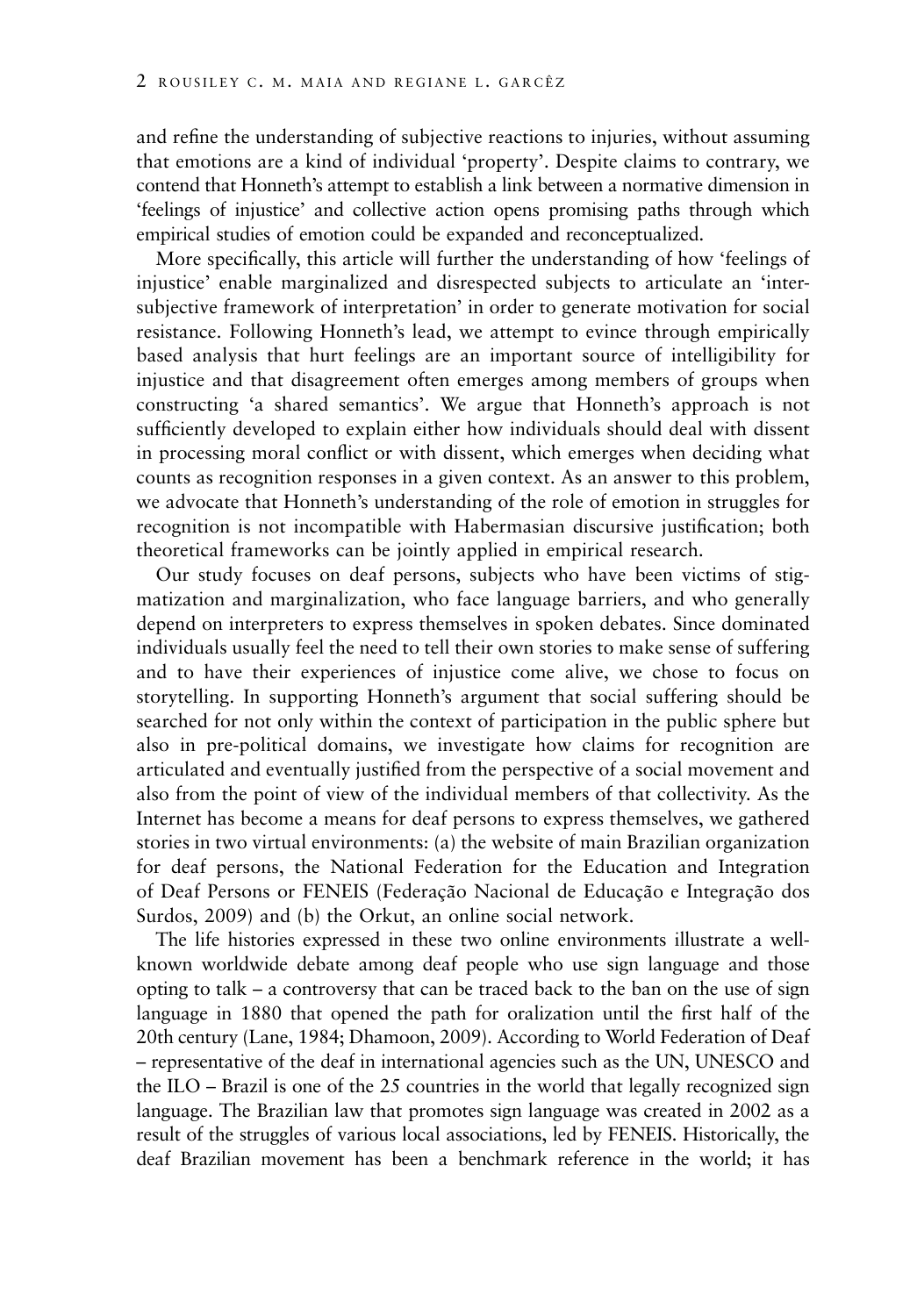advocated the use of Libras through protests and continuously brings pressure to bear on elected representatives to participate in the definition and evaluation of public policies regarding sign language (Quadros, [2012](#page-23-0)). Brazil is the first country to create a national program, supported by government, which offers degree courses in public universities. Between 2010 and 2012, nearly 1000 teachers of sign language and 500 interpreters graduated (Quadros, [2012](#page-23-0)). In spite of these achievements, the use of sign language is far from consensual among deaf people themselves.

This paper is organized into two parts. In the first, we present the theoretical debate on Honneth's thesis about the relationship between feelings of injustice and the struggles for recognition, arguing that some critiques have failed to give full justice to Honneth's program. We advocate that his model can be fruitfully operationalized for empirical analysis. Then, we present our methodological choices. In the second part, we examine – in the light of stories gathered from the FENEIS website and Orkut – the tensions underlying the construction of 'a shared semantics' and the efforts of deaf persons to justify their demands for recognition in these two virtual environments. We conclude with a summary of empirical results and possible normative implications for further studies on emotion and struggles for recognition.

## From feelings of injustice to struggles for recognition

Several studies based on social and cognitive sciences argue that emotion is often intertwined with cognition, and is required to arouse people's attention and to provoke engagement around any issue (Nussbaum, [1995;](#page-23-0) Marcus et al., [2000](#page-23-0); Bickford, [2011](#page-22-0); Thompson and Hoggett, [2012\)](#page-24-0). Marcus and colleagues' model of affective intelligence, based on two emotional sub-systems in the brain – 'disposition' and 'surveillance' – helps to explain how people's emotional states affect political behavior. They argue that citizens' strategies for party identification, vote choice, interest to search for more information, willingness to compromise and so forth are products not of simply prior commitment and attentiveness but also of emotions that manifest situational appraisals (in states of calmness or anxiety, enthusiasm or frustration, aversion, etc.). While this model represents a major advance in explaining how citizens process politics and how emotion structures political behavior, it does not pay much attention to normative dimensions in political judgment.

Sociologists, such as Luc Boltanski [\(1999:](#page-22-0) 84), emphasize that emotions cannot be taken as a mere private reaction, but rather as a socially constructed and historical variable. From such a perspective, the explanation of the bond between individual actors' interpretative achievements and socio-structural guidelines that stem from the pre-structured normative nature of society become a major theoretical problem.

Martha Nussbaum ([2003](#page-23-0)), drawing on literary description in the Greek Stoics' ideas as well as cognitive psychology, develops a cognitive/evaluative account of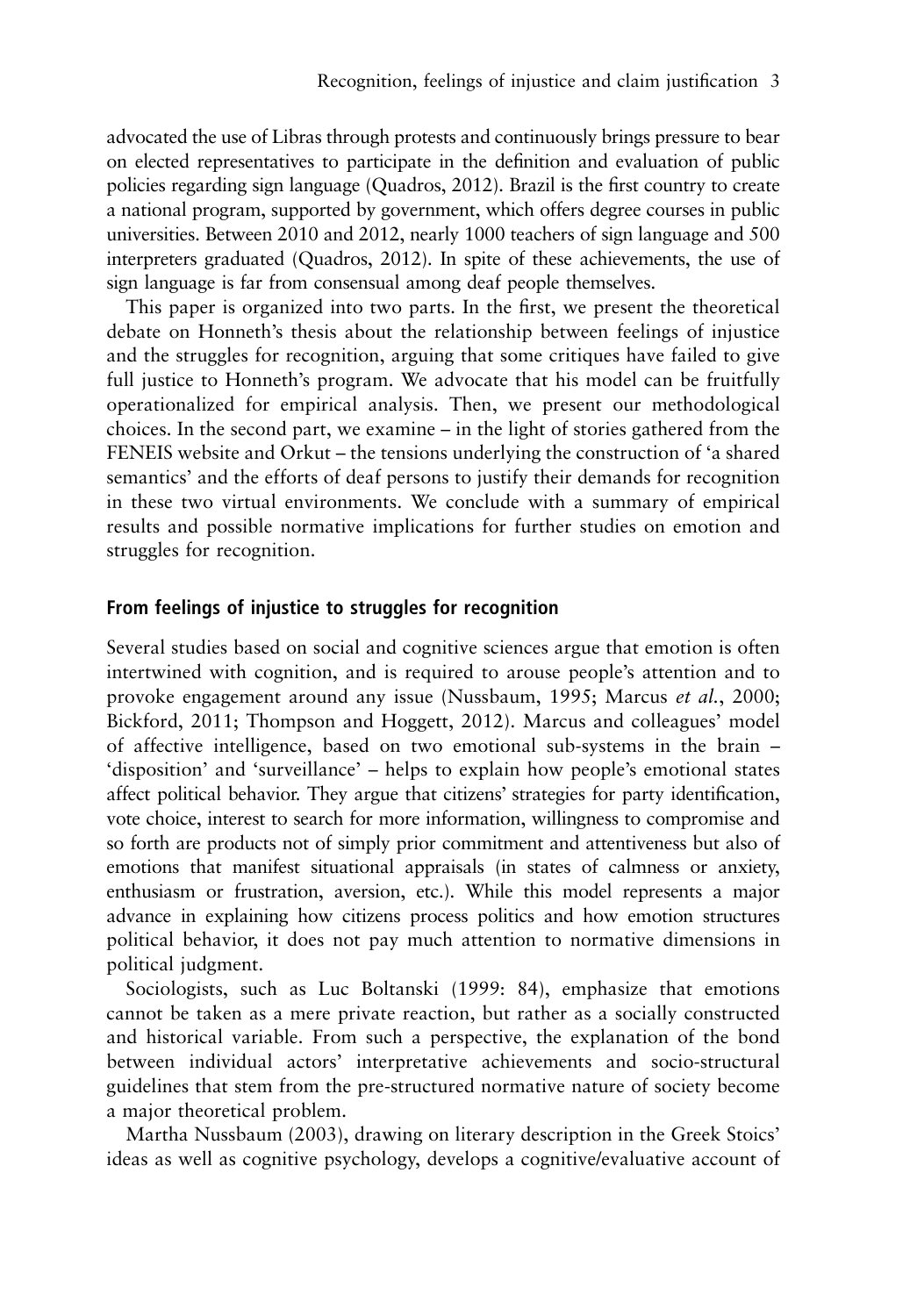emotion for understanding the relationship between different types of emotion, reasoning and morality. Focusing on 'social construction' in emotional life, Nussbaum makes clear that emotions involve judgments about important things, through which we can appraise an external object as salient for our own wellbeing; and thus make practical judgments such as what problems we have or do not have and what picture of ethical change can be adopted as plausible. According to Nussbaum, understanding emotion in this way raises a number of normative questions and offers resources for connecting sentiments to the good life (2003: 15). Sharon Krause [\(2008](#page-23-0)), by adopting a broad Humean approach, surveys the role of emotion concerning judgment and deliberation and, like Nussbaum, defends the idea that conceptions of the good imply affective modes of consciousness. She offers a powerful analysis that incorporates affective engagement into practical reasoning.

In such a context, Axel Honneth's attempt to articulate feelings of injustice in everyday experience and the normative ideal of self-realization seems highly innovative. Honneth does not mean to call attention to all emotions, but rather those related to 'feelings of injustice', 'the feeling of being unjustly treated and the experience of being disrespected' (1995: 168). He does not delve into complex details about the specific content of emotions, but rather begins an analysis of 'moral feelings' as 'the emotional raw material of social conflict' (1995: 168). Based on a pragmatist approach to feelings – derived from Dewey – Honneth defines feelings as 'affective reactions generated upon succeeding or failing to realize our intentions' (Honneth, [1995:](#page-22-0) 137). By articulating a theory of psychological development with a broad social theory, incorporating Habermas' lesson of grounding critique in the norms of communication rather than in the realm of production, Honneth argues that subjects expect specific forms of recognition as conditions for their well-being and autonomy. According to Honneth, injustice is first felt as a refusal of intersubjective recognition that violently disrupts one's relationship to oneself: physical abuse (which corresponds to the level of recognition Honneth names 'love'); denial of basic moral respect and legal protection ('rights'); denigration of individual or collective ways of life and refusal to acknowledge one's social value ('solidarity' or 'achievement').

Honneth's work shares some points with Charles Taylor's influential 'The politics of recognition' ([1994\)](#page-23-0), such as using Hegel's and Mead's writings to build the concept of recognition. However, Honneth's endeavor, unlike Taylor's, is not to conceive the rise of new social moments as a distinctive feature of the political landscape of the time, but rather to give critical theory's emancipatory aspiration a more practical and empirical grounding in everyday feelings of disrespect taken as a source for collective transformative praxis. Differently from Taylor, who focuses on Hegel's Phenomenology, Honneth surveys Jena manuscripts in order to explain social integration in both antagonist and normative ways, reflecting the influence of Habermas. Honneth draws on Mead also as a means to explain identity as socially constituted and yet open to continuous innovation.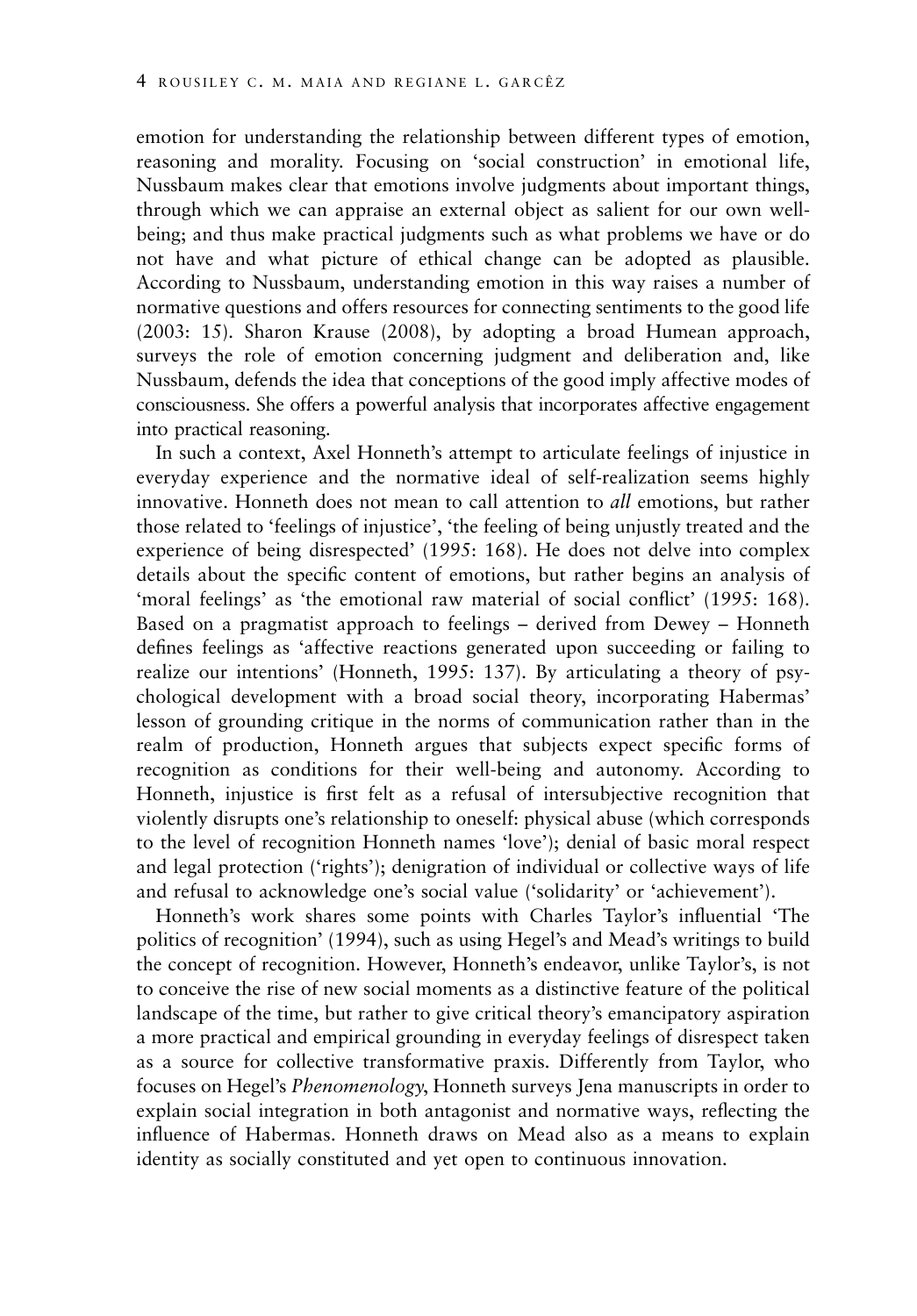Numerous critics have stated that references to feelings of injustice in people do not adequately explain social struggles. Some scholars argue that feelings are not reliable sources to decide issues of justice. Simon Thompson ([2006](#page-23-0)) argues that feelings of injustice may become distorted and emotional reactions may be unjustified. In Thompson's words, at times persons 'may feel that they are being mistreated when in fact they are not' (2006: 168). Furthermore, they may use resentment and promote 'false comparisons' with other individuals and groups to advance inadequate and unconvincing demands. Likewise, Susan Bickford ([2011\)](#page-22-0) stresses that emotion may lead one to mischaracterize a situation; how a person feels seduces into misperceiving (2011: 1027).

Other scholars are reluctant to tie the content and authority of moral norms to the psychological state of individuals (Alexander and Lara, [1996](#page-22-0); Kalyvas, [1999](#page-23-0); Fraser, [2003](#page-22-0)). Nancy Fraser argues that Honneth, in building an 'excessively personalized sense of injury' (2003: 204), does not set down procedures to discern which demands may be justified. Fraser is particularly dissatisfied with Honneth's treatment of recognition as a matter of self-realization because, according to her, any claim that would enhance the claimant's distinctiveness and self-esteem would be justified. Her argument is that in the absence of any principled basis for distinguishing justified from unjustified claims, even racist identities could deserve recognition (Fraser, [2003:](#page-22-0) 38). In the same vein and considering groups that nurture anger toward others, Alexander and Lara ([1996](#page-22-0): 135) point out that demands for recognition 'can easily become demands for domination'.

It is true that emotion can be capricious, excessive and may lead one to mischaracterize situations or overemphasize particulars (Thompson, [2006](#page-23-0); Bickford, [2011](#page-22-0)). The objection that hurt feelings may not display an accurate sense of injustice can be relativized if one remembers that perception of injury does not necessarily lead to judgments of injustice or to resistance. Indeed, recognition struggles are always contingent, or even a rare possibility. According to Honneth, a negative experience can only become a motivational basis for collective resistance if: (a) 'subjects are able to articulate them [hurt feelings] within an intersubjective framework of interpretation that they can show to be typical for an entire group' (1995: 163), and (b) 'such inhibition on action is overcome through involvement in collective resistance', such that individuals may 'indirectly convince themselves of their moral or social worth' (1995: 164).

At the kernel of Honneth's program is not only the expressivist dimension of hurt feelings, but also their cognitive potential to trigger self-reflection about violations of 'well-grounded' normative expectations or principles; feelings of injustice thus help disclose unmet demands that can retrospectively be made explicit. Once it is acknowledged that hurt feelings should be understood as a 'signal' that expectations of recognition have been violated, it becomes clear that they are not some proof or some kind of justification in themselves. Here we endorse Nikolas Kompridis' argument that subjective experience is 'an irreplaceable and absolutely necessary source of intelligibility' [\(2007](#page-23-0): 280) of suffering, but it does not assure any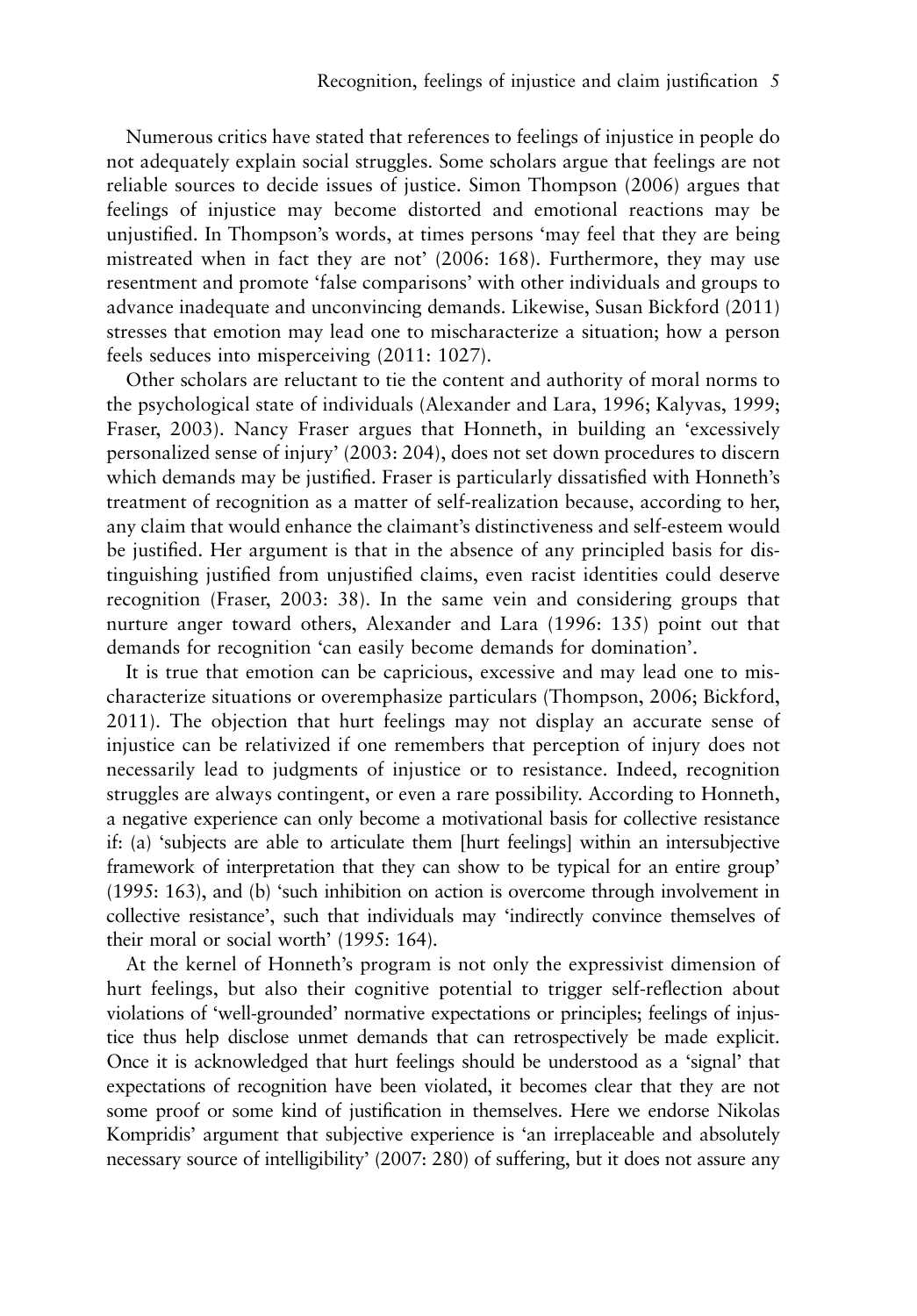construction of valid demands. We also agree with James Tully' that 'they [experiences of shame, anger or indignation] do not decide the issue of their moral legitimacy in advance' ([2004](#page-24-0): 328).

Honneth's reasoning might well be right for paying attention to what happens in the 'underground' of social conflicts (Honneth, [2003:](#page-22-0) 120). However, argumentation developed to this point does not explain how one can distinguish valid from invalid demands; nor does it solve the problem of recognition as a quest for domination. Honneth clearly acknowledges this problem: 'of course it is obvious that we cannot endorse every political revolt as such – that we cannot consider every demand for recognition as morally legitimate or acceptable' (Honneth, [2003:](#page-22-0) 171, see also Honneth, [2007a](#page-22-0) : 77–78; [2012](#page-23-0): 150).

To check whether 'signals' due to feelings of injury constitute an adequate sense of injustice (Honneth, [1995:](#page-22-0) 168), Honneth proposes the following criteria within the structure of recognition: 'for only demands that potentially contribute to the expansion of social relations of recognition can be considered normatively grounded, since they point in the direction of a rise in the moral level of social integration' (2003: 187). This statement has two important consequences.

First, reciprocal recognition requires a moral attitude of considering the other; subjects cannot be defined as independent beings seeking to promote their own wishes. Rather than a quest for domination, Honneth in describing the second sphere of recognition, has in view, like Habermas, the equalitarian–universalist normative principle that underlies modern rights; that is, mutual respect and equal treatment for every human being who deserves to see his or her fundamental freedom recognized. Honneth adds two other dependent modes of recognition (based on the principles of love and social esteem), which are seen to have specific duties in preserving the integrity of human subjects.

Second, recognition of social integration depends on the criteria of reciprocity and generality; legitimate demands for recognition in any sphere should result in the inclusion of more people into the 'circle of full members of society' (Honneth, [2003](#page-22-0): 185). In this sense, the demands for recognition of racist or xenophobic groups, for instance, are asymmetrical and morally inadequate because they imply attitudes such as intolerance, violence, and persecution that cause harm to 'outsiders'; and therefore such demands cannot be justified from the perspective of other parties affected by them.

Even though Honneth does not deal systematically with justification, he has made specific propositions concerning this crucial issue (Forst, [2002, 2007;](#page-22-0) Deranty, [2009](#page-22-0): 313). Honneth explicitly admits that each recognition principle provokes a 'constant struggle over its appropriate application and interpretation' (2003: 186). He states that what counts as a legitimate or fair demand emerges from the possibility 'of understanding the consequences of implementing it as a gain in individuality or inclusion' (Honneth, [2003:](#page-22-0) 187). He further recommends that – if there is moral conflict between demands based on different principles of recognition, the second principle – the claim of all subjects to equally respect their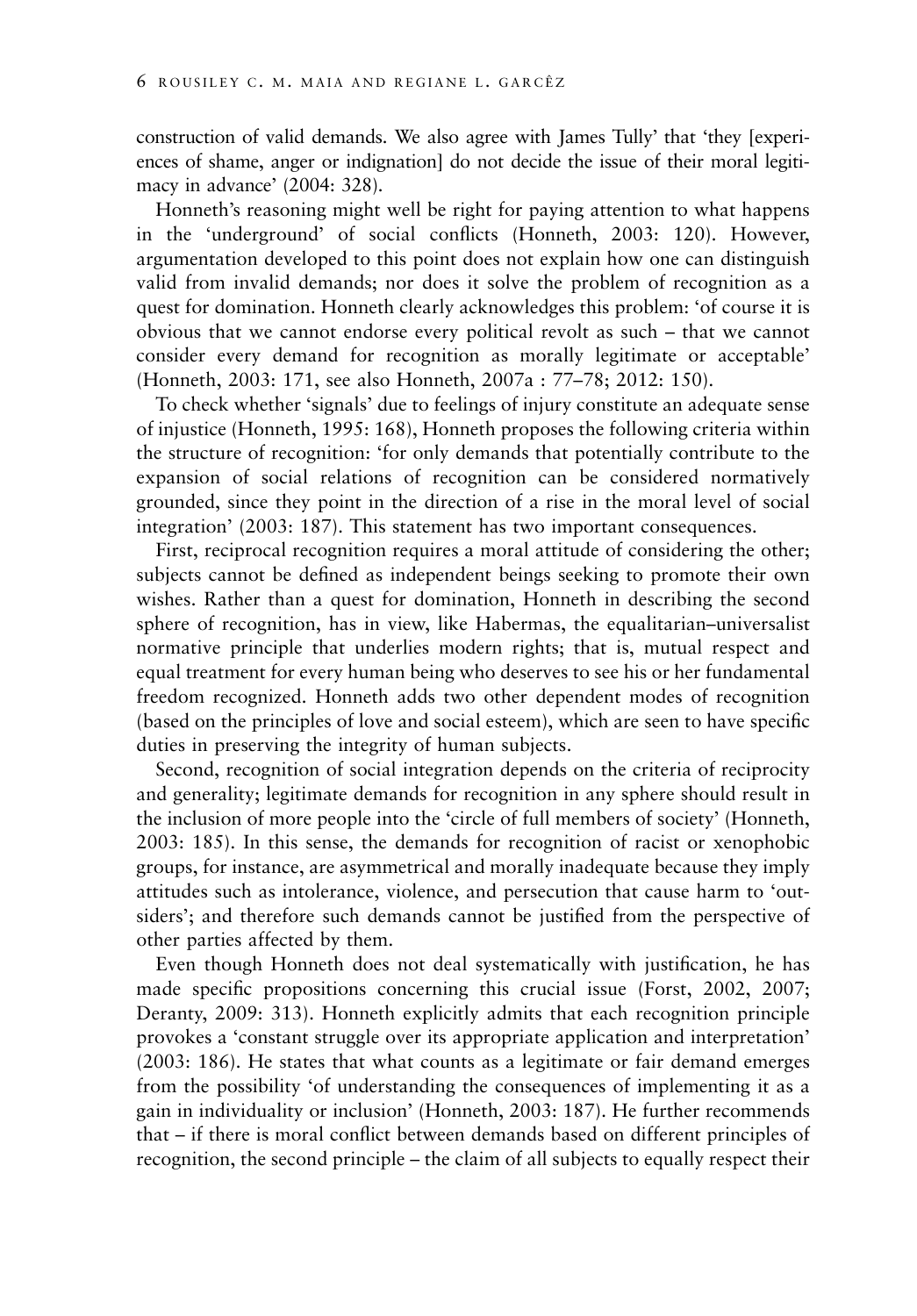individual autonomy – becomes an absolute priority (Honneth, [2007b:](#page-22-0) 137). Here, Honneth preserves a fundamental Kantian intuition that human beings are equal moral persons able to decide freely and to participate in public debates about collective norms and actions. However, Honneth does not make clear  $how$ individuals and groups negotiate competing demands for recognition and dispute their conflicting interpretations and/or values within groups or in society at large.

The attempts of a few scholars to translate aspects of mutual recognition into criteria for discursive justification are well suited to helping articulate normative analysis and empirical work further. James Tully [\(2000:](#page-24-0) 445) presents three criteria based on a procedural discursive approach: (a) citizens in whose name a demand (or a proposed identity) is made must support it in the first-person perspective; (b) the demand must respond to and take into account counter-proposals by other members of society; (c) the demand must be made good to others. Rainer Forst, concerned about adopting a procedural approach to establish the legitimacy of demands for recognition, states: 'there must be no social and political relations which cannot be reciprocally and generally justified to all those who are part of a political-social context' (2007: 295).

From this perspective, we argue that Habermas' discourse ethics is a useful theoretical framework to deal with moral disagreement and conflicting demands for recognition: it provides extensive and theoretically grounded criteria to observe and interpret justification processes. There are a few caveats in our attempt to bring together Habermas and Honneth's formulations on disagreement and moral conflict. To begin with, Habermas assumes a principle of mutual recognition when partners in dialogue reciprocally concede communicative freedom to exchange reasons and justifications. In Habermas' view, recognition implies acknowledgment of individual freedom but not self-realization or selffulfillment. Second, although Habermas is usually criticized as being rationalist, he has long admitted that emotions play an important role in practical reason (Rehg, [1994](#page-23-0); Neblo, [2003\)](#page-23-0): He further argues that violation of 'normative expectation<sup> $1$ </sup> – supposedly valid not only for a subject but for the entire group – motivates argumentative engagement.<sup>2</sup> In this sense, Habermas admits that certain emotions (for instance, indignation) are important for both moral perception (the ability of an agent to perceive elements in a given situation as morally relevant) and for justification of norms and actions.

<sup>&</sup>lt;sup>1</sup> In this perspective, scholars such as Rehg ([1994](#page-23-0)) and Neblo ([2003](#page-23-0)) have taken Habermas' discourse ethics in new directions to show the various roles that feelings and emotions have in moral perception and argumentation.

<sup>2</sup> Habermas [\(1995](#page-22-0): 48) argues that the violation of norms (in particular norms of justice) evokes emotional reactions that arise from a cognitive structure. In particular, he attempts to show that there is a moral dimension in the emotional responses of indignation and resentment 'directed to a *specific* other person who has violated our integrity'. In Habermas' words, 'what makes this indignation moral is not the fact that the interaction between the two concrete individuals has been disturbed but rather the violation of an underlying *normative expectation* that is valid not only for the ego and alter but also for all members of a social group' (1995: 48).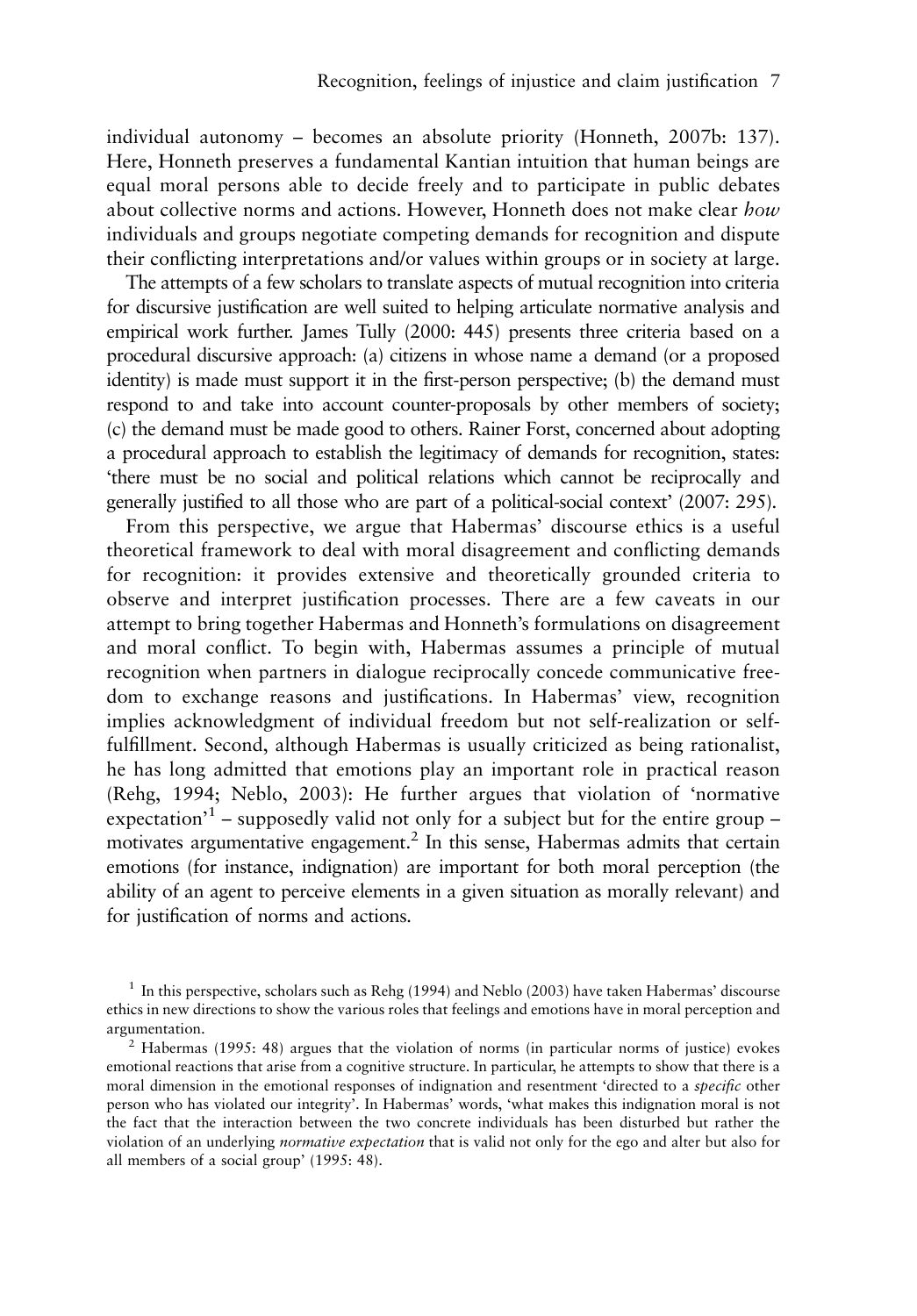In our empirical study, we start with Honneth's premise that subjects' everyday affective reactions to disrespect can be taken as symptoms of violation of some normative expectation. We assume that an ethical integration of persons that suffer injustice is needed to build 'a shared semantics'; and we evince that this is a dynamic process of claim-making and claim-receiving rather than a static set of interpretations. Our analysis shows that the display of emotions is differently shaped in distinct online environments; and our findings suggest that while representative entities present a more clear-cut interpretative framework of misrecognition and possible solutions, group members refer to a 'shared value-horizon' that is often based on dissent; and they raise broader contestations about the true interests of 'deaf individuals'.

#### Storytelling and disability

We chose to focus on storytelling because life stories told in the first-person reveal the sensitive dimension of pain or suffering. Telling stories allows people to share their stories and to share affinities with others experiencing common constraints (Dryzek, [2000;](#page-22-0) Young, [2000;](#page-24-0) Polletta, [2008\)](#page-23-0). In Iris Young's words, 'those who experience the wrong and perhaps some others who sense it, may have no language for expressing the suffering as injustice, but nevertheless they can tell stories that relate a sense of wrong' (2000: 72). Furthermore, telling stories to a wider audience is a way to sensitize people who have different experiences, so that they may understand the harm and oppression that others have gone through (Polletta and Lee, [2006;](#page-23-0) Ryfe, [2006](#page-23-0); Black, [2008\)](#page-22-0).

Narratives, thus, unfold specificities that need to be recognized. There is a vast literature showing that storytelling – particularly when linked to universal principles or general issues – helps to politicize issues and to craft justifications for specific actions (Dryzek, [2000:](#page-22-0) 69; Ryfe, [2006;](#page-23-0) Black, [2008](#page-22-0); Steiner, [2012\)](#page-23-0). At times, telling stories may become a mechanism to describe, demonstrate, or explain something to others, who may then accept the relevance of certain demands or identify specific orientations as valid. In such circumstances, personal testimonies do not provide clear answers but rather show the moral complexity of some problems. Still, storytelling does not necessarily go unchallenged; and it may also be used in manipulative ways for purely strategic purposes (Dryzek, [2000:](#page-22-0) 71; Steiner, [2012](#page-23-0): 85).

Narrative is particularly useful for disability studies. Several researchers stress the importance of storytelling because they suggest that impairment is not a biological, but rather a social phenomenon that is negotiated and socially constructed (Goodley and Tragaskis, [2006](#page-22-0)). Furthermore, life stories are important because bodily experience is deeply embedded in narrative. 'Narratives are projected from and inscribed into the body. The body is a storyteller, and it is partly through the tales it tells that we may interpret, give meaning to and understand bodies' (Smith and Sparkes, [2008:](#page-23-0) 19). Storytelling can provide different understanding about disability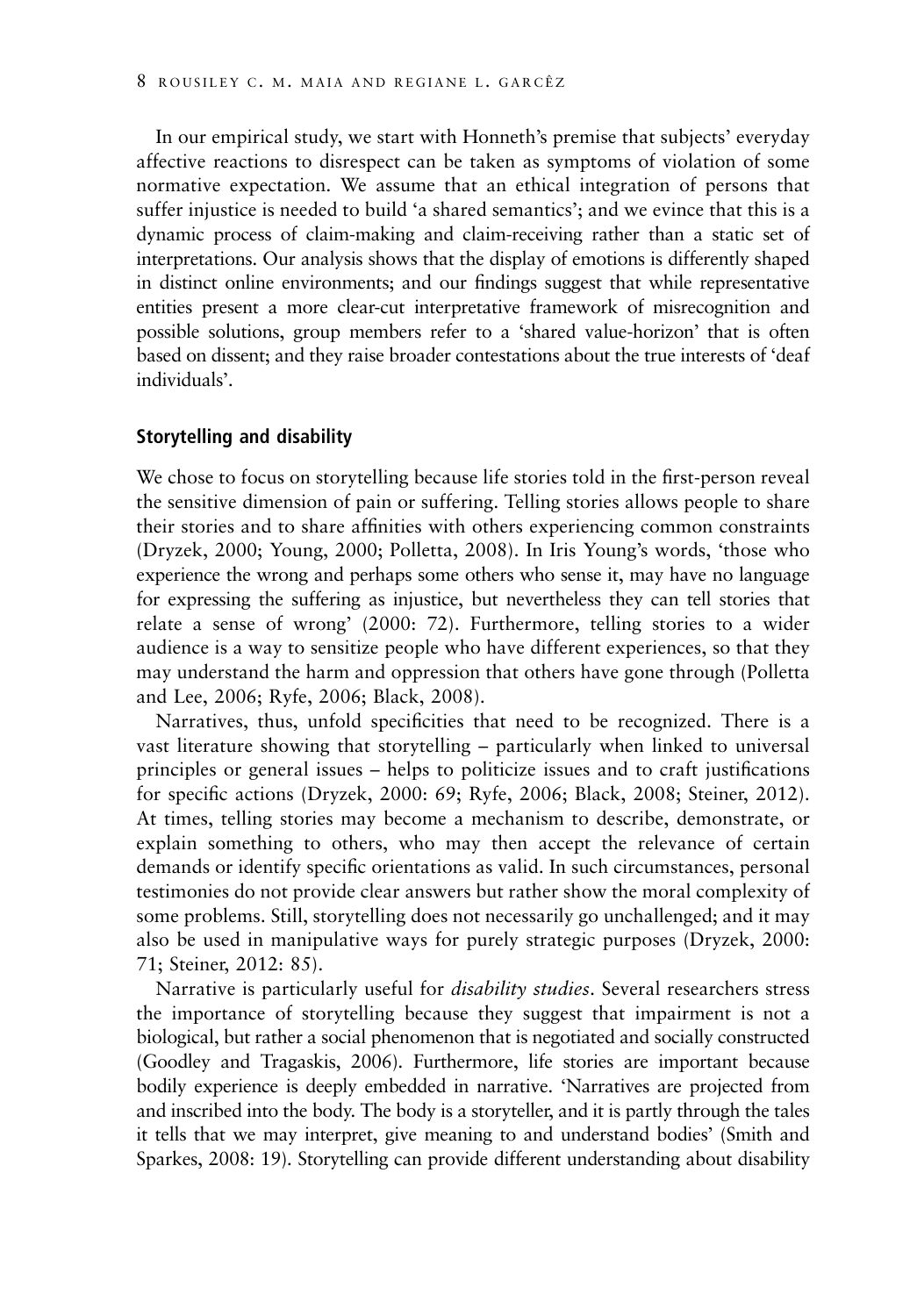that refuses the tragedy story, which challenges oppression and allows distinct body-self relationships. More specifically, in deaf studies – a current of thought that focuses not on disability but on deaf cultural and linguistic communities – storytelling is considered a deaf cultural expression that can support social mobilization and linguistic resistance (Burch and Kafer, [2010\)](#page-22-0).

#### Methodology

To develop our study, we chose to analyze storytelling in two different online sites: (i) one that serves the purpose of a social movement for self-presentation, education and collective claim formulation – the website of the National Federation for the Education and Integration of Deaf Persons (FENEIS); and (ii) one that is meant for internal conversations among one's own group – Orkut. The FENEIS website, being managed by a national front organization that gathers around 120 entities throughout the country, allows us to analyze claims about shared sources of injustice, collective identities and remedies publicly demanded. In contrast, Orkut, being a chat forum where deaf people engage in a relatively spontaneous way of talking, exchanging experiences and articulating their preferences, allows us to tap into sources of group internal differentiation.

The FENEIS website seeks to disseminate the Brazilian Sign Language (Libras) and presents information regarding legislation, work, education and news. Storytelling is inserted into several sections. We decided to analyze the six firstperson life stories among the 25 found on the FENEIS website. Such personal stories were written by deaf people in long and detailed texts.

We chose a very popular forum that had been created in an Orkut community named 'Friends among the deaf and the non-deaf' (Amigos entre surdos e ouvintes) that at the time had 11,393 members. The forum was named 'DEAF Shame (Vergonha SURDO, 2005)' and had 404 postings.<sup>3</sup> For the purposes of our analysis, we highlighted conversations in which storytelling played a central role. We examined the life stories and posts that preceded and that ensued from these conversations, according to the procedures set down by Polletta and Lee ([2006\)](#page-23-0) and Black [\(2008\)](#page-22-0) in their studies of online discussion lists. After eliminating commercial content, divulgation of events, and other posting unrelated to the initial proposition, we ended up with 67 posts.

To duly assess virtual communicative practices, we followed scholars who defend that it is crucial to understand not only the content of online messages but also the context in which people use the web and the broader social practices in which these messages are embedded (Schrock *et al.*, [2004;](#page-23-0) Papacharissi, [2011](#page-23-0); Della Porta, [2012](#page-22-0)). Thus, we engaged in an in-depth qualitative reading of the material and adopted more general and long-term analyses of fundamental causes and conditions to draw their consequences, thereby providing the basis for adequate

 $3$  The forum was started on 4 April 2005 and the last post that we studied was dated 27 July 2007.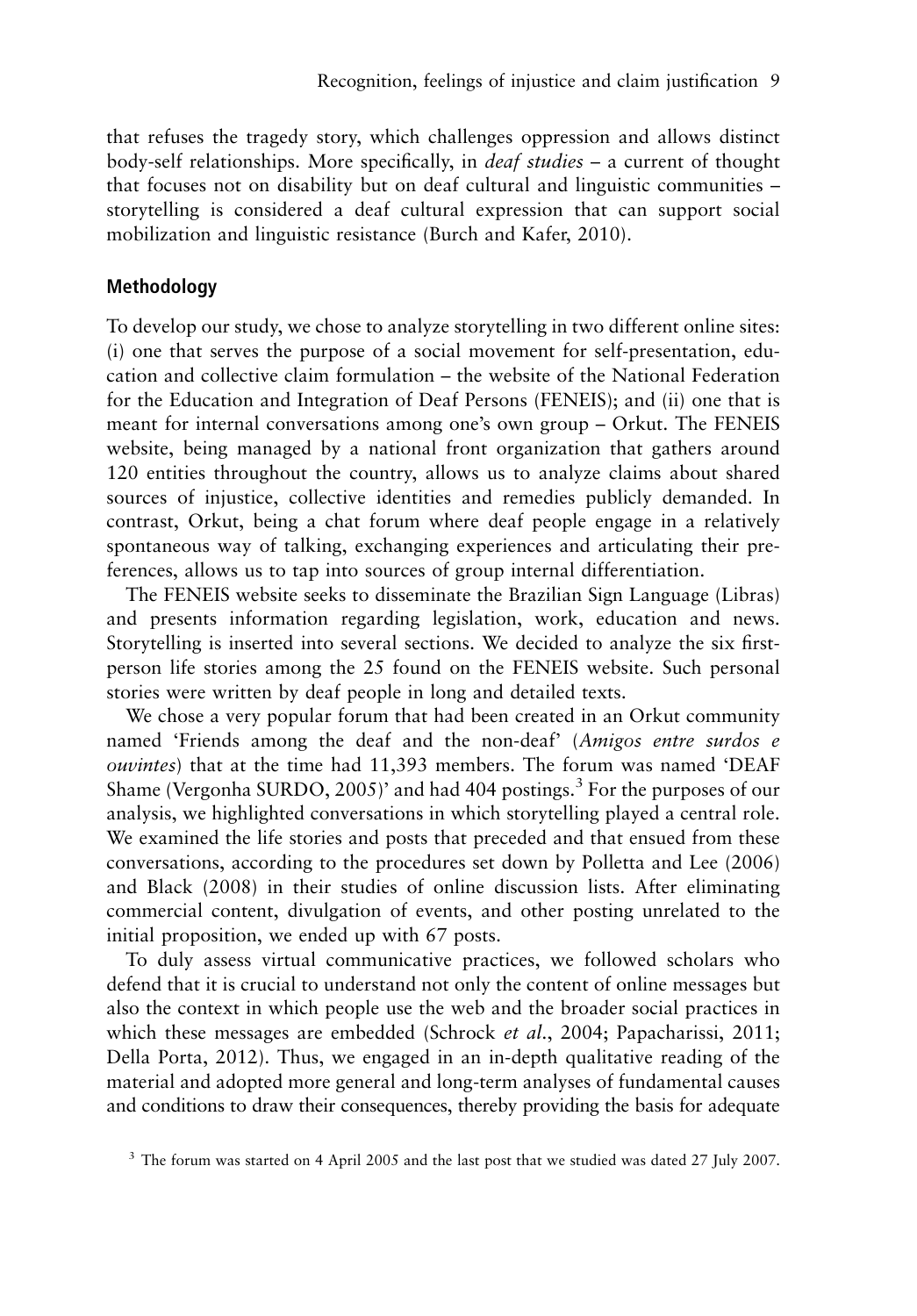critical research. On both the FENEIS website and the Orkut forum we analyzed: (a) articulations between expressive language of storytelling and demands for recognition, and (b) the interlocutors' efforts to eventually justify their claims. We studied how deaf persons stated their commitments and explained what was or was not to be done about the issues in debate.

#### Feelings of injustice and the construction of a shared semantics

If emotion alone does not suffice to explain moral judgment and struggles that aim at overcoming existing social injustice, $4$  we must turn our attention to such emotional/cognitive and normative resources as a collective meaning-making process. In this section, we deal with the problem posed by Honneth's thesis that such a 'framework of interpretation' needs to be 'typical for an entire group'. Our analysis attempts to explore the question of how difference is produced within groups and why it matters for recognition struggles.

We understand that groups are made up of individuals with different and complex experiences. Individuals in post-traditional society can pursue several roles and styles of living without necessarily adopting shared values in the community to which they belong, but identity issues are linked to ethical issues that arise from orientations in a communal world. They imply choices that persons make for him or herself but together with (Forst, [2002:](#page-22-0) 283). Therefore, conflicts always arise when representatives of groups attempt to frame values, beliefs, and preferences in a collective project; it is quite unlikely that any discourse will contemplate the full breadth of the diversity of the aspirations and interests involved (Maia, 2012b). Members of groups frequently engage in conflict among themselves as long as they have different views on how they should live their own lives, including ways to overcome obstacles that restrict them in unjustifiable ways. The issue at hand that we seek to explore in this section – which is at the core of Honneth's theory – is not that identities are constructed within a system of differences, but rather that differences are generally laid out on a hierarchical scale in which some are considered inferior and of lower value than others.

#### Storytelling and demands for recognition on the FENEIS website

The narrators of the storytelling in the FENEIS website not only 'bring to the public' the feelings of deaf persons, but they also articulate these feelings in a way as to construct a positive self-image in different spheres of human interaction. Narratives promote feelings associated with resistance and shape emotions that motivate people toward being successful, to feel strong and in control of their lives

<sup>4</sup> To be sure, at that normative level, Honneth is not concerned with sociological specifications of a wide range of factors described in the literature on social movements – opportunities, resources, incentives, strategic choices, the building of allies – that need to be taken into account when appraising the practical chances of a struggle being successful or unsuccessful.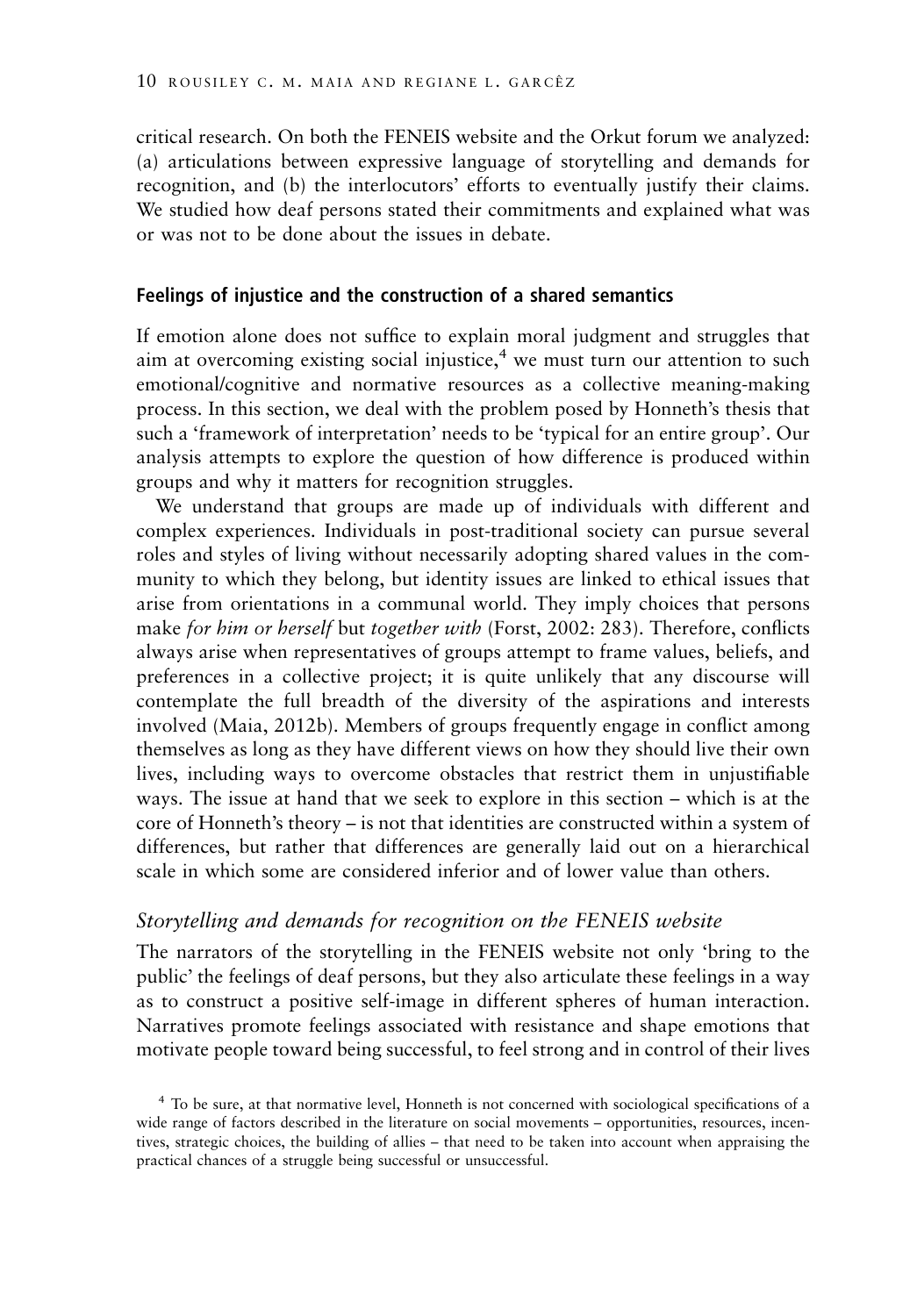to achieve self-realization (Whittier, [2001:](#page-24-0) 241; Schrock et al., [2004](#page-23-0): 65). Following Honneth's theoretical approach, our analysis shows that they build an 'intersubjective framework of interpretation', which enables them to persuade themselves of their own moral and social value (Honneth, [1995](#page-22-0): 258).

This is theoretically and politically important because deaf people have been subjected to several sorts of humiliation and disrespect, and multiple negative selfimages were impinged upon them in the past. The history of deaf people shows that they were seen as lacking in relation to the ideal image of God in the early modern era; as 'abnormal' or 'deviant' as opposed to a 'normal' human being within the evolutionary and scientific horizon in the 19th century; and as objects of compassion and medical cure designed to 'rehabilitate' their human potential or 'recover' their abilities as far as possible within the medical approach in the first half of the 20th century (Lane, [1984;](#page-23-0) Strobel, [2006](#page-23-0); Arneil, [2009](#page-22-0)).

In the post-war period, policies shaped by the so-called 'integrative' model, aimed to bring deaf and disabled people who were confined by their family's shame to their houses or were segregated in asylums or hospitals as a form of 'banishment of the undesired' into society (Sacks, [1989](#page-23-0); Strobel, [2006\)](#page-23-0). In the 1980s and 1990s, a new inclusive approach – to a large extent the outcome of a series of international conventions favoring people with disabilities, and successful rights campaigns and struggles led chiefly by transnational social movements and scholars with disabilities – guided non-discriminatory norms and polices in several countries to allow equal participation of people with disabilities in systems such as education, work, social security, family life, culture, and leisure (Thomas, [2004;](#page-23-0) Calder, [2011](#page-22-0)).

Although non-discriminatory laws are prominent in Brazil and many institutions have re-organized to follow inclusion principles in a great variety of ways, many obstacles remain. Deaf persons are still often perceived as incapable, as having compromised cognition, and as being unable to advance in professions that require much study (Lane, [1984](#page-23-0); Strobel, [2006](#page-23-0); Garcêz and Maia, [2009\)](#page-22-0). Against this current social hierarchy of values, the storytelling on the website evinces that deaf persons show a positive self-image.

The six first-person stories that we took from the FENEIS website show very different life histories. There is a deaf priest, a teacher, a systems analyst, a gastronomy student, a language and literature teacher, and a deaf and blind person that did not state a profession but who does voluntary work for deaf and blind people. These are varied paths and life histories, but there are many similarities. All narrators express motivational resistance against shame, alienation, worthlessness and powerless; they construct a politicized interpretation of their capacity for agency; and show feelings of pride in and solidarity with the larger community:

Father Vicente (priest): In 1950, a Holy Year, bishop Dom Justino needed to go to Rome and decided to take me so that the Pope could get to know me and think of the possibility of ordaining me a priest.  $[...]$  When I walked into the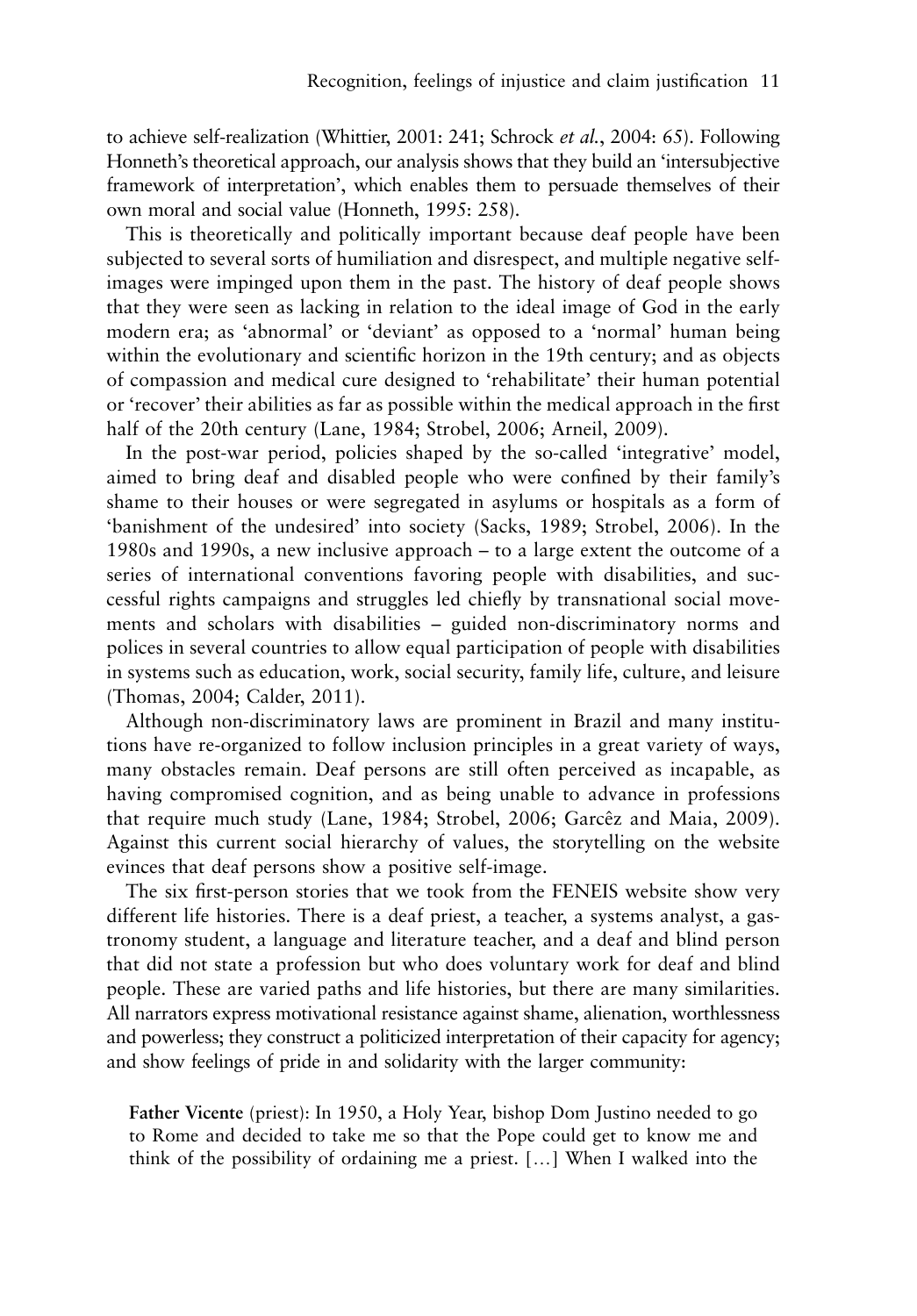Pope's office, I knelt and asked: 'may I be ordained a priest?' The Holy Father stood and said: 'wait and we shall see'. He then talked to Dom Justino: 'He already speaks well, but we need to study this special case and we will answer later' [Several days later the Pope allowed Father Vicente to be ordained a priest]. I was very happy. And it was on Saint Anthony's September when it all started, and here am I with much joy.

Sílvia (language and literature teacher): During my life as a student I found it hard to read.  $[\,\ldots]$  At school, most of the time, colleagues and teachers treated me as if I were a lesser being. I felt completely left out. I finished a course in Pedagogy  $-[...]$ My plans and projects now are significantly broader. I am preparing myself for entering a Master's degree course in Education. I remind everyone that I wish to be treated as a deaf person, which I am. That's it. I am deaf. And proud of it! Juliana (gastronome): When I was three years old I went to school where I shared the classroom with other deaf children; I learnt to read, write, lip reading, and sign language.  $[\dots]$  I also took ballet lessons since I was five years old; when I reached 11 years I started horse riding, diving, and tap dancing, and I started to go to evening balls at social clubs and meeting places. Currently, I am in the fourth term of Gastronomy and Culinary Arts, and I am doing very well; I am the first deaf student chef in Brazil. As expected, I cook like nobody else does and I travel frequently to participate in Gastronomy Conferences and Symposia. Prejudice and bias made it very difficult to get the school to hire a sign language interpreter, but with effort I overcame this problem.

All narrators express that they enjoyed success after facing hurdles and overcoming exclusion and social stigma ('to be treated as a lesser being', 'be left completely out', 'to have resources and services denied because of prejudice'). They perceive themselves as persons with self-confidence that can pursue and be able in many careers, and each of them can contribute in their own way to fulfill social goals. In a context of denied recognition, the narratives challenge several distorted socio-cultural representations. First, they break down the view that deafness is a personal tragedy and show that deaf people can find joy, fulfillment, and happiness through an active and dignified life. Second, they deconstruct the view of deafness as a deficit that limits personal relationships in physical, social and political environments, since narrators show that they can 'dance ballet', 'ride a horse', 'dive', 'go to balls and social clubs' as well as earn high degrees and pursue their chosen carriers. Third, by reconstructing deafness as one dimension of human diversity, their narratives problematize stigma and discrimination entrenched in existing institutions and in the behavior of hearing people (Cole, [2007](#page-22-0); Arneil, [2009](#page-22-0); Calder, [2011](#page-22-0)). João, the systems analyst, says: 'Often those who are able to hear do not understand the culture of deaf persons and do not offer respect'. The narrators on the FENEIS website demand to be seen as competent and cognitively autonomous subjects, who can make decisions on their own and responsibly win control over their lives.

Let us consider this latter point – the production of difference of the deaf as a means to contest hegemonic hearing norms. Several narrators in the FENEIS website employ the adjective 'normal' to characterize self-confidence in their own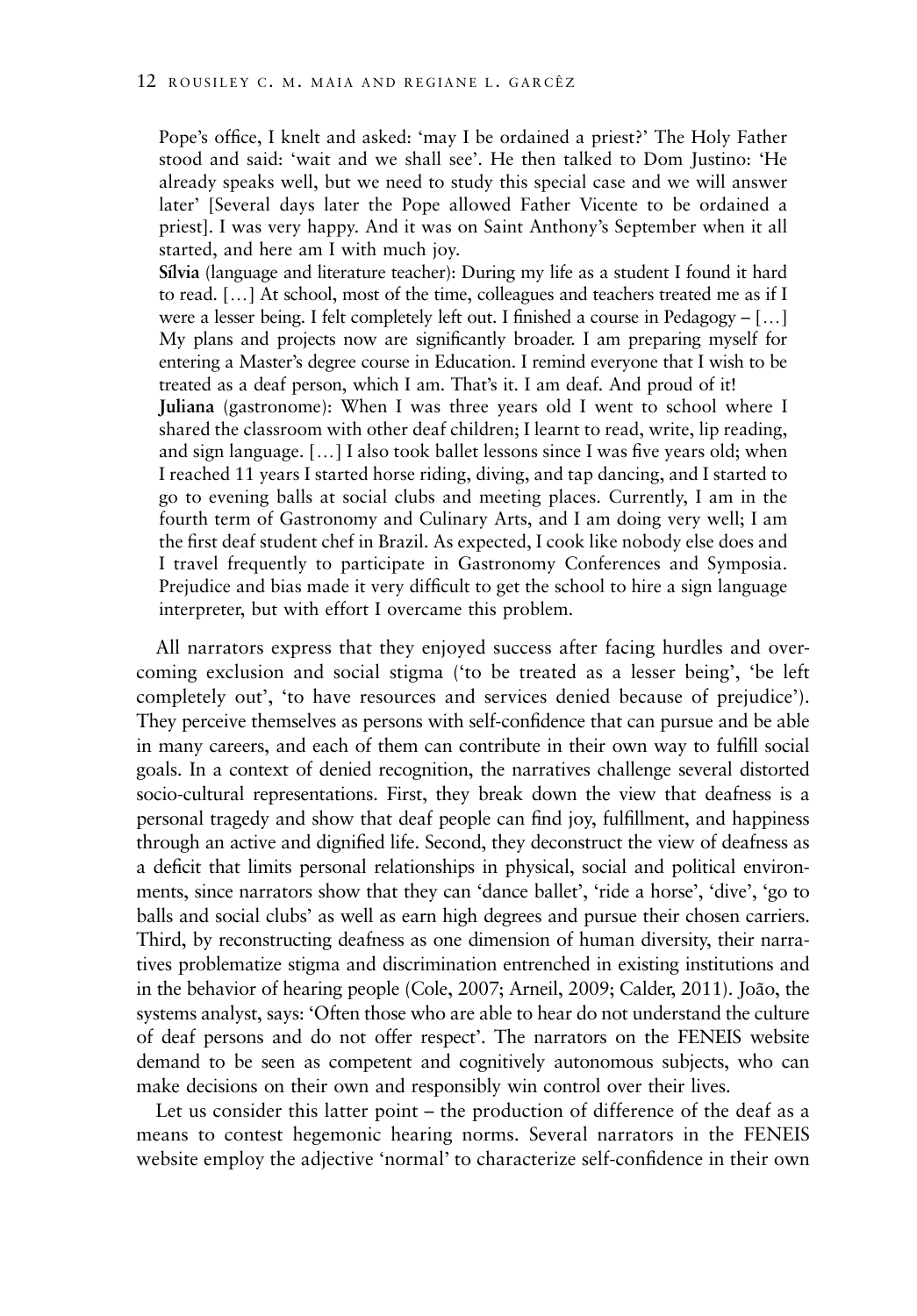abilities, a sense of belonging to a collectivity, and freedom to live in valid and dignified ways:

João (systems analyst): I am able and I live a common life like the rest of humankind. I communicate, by means of Libras and lip reading, with my parents, siblings, friends, and work colleagues, etc., but I have to face hurdles and difficulties in several ways.

Juliana (gastronome): My adolescence was very ordinary, I was given attention and orientation, especially by my mother, who also explained sexuality to me and gave me the freedom to ask, so that I could avoid being caught unaware.

Sonia's story is the most surprising among these cases; she is blind and deaf – she lost her hearing at 6 and her eyesight at 19 years of age. Her report underlines the common nature of her daily life:

My days are ordinary  $\dots$  I do the household chores such as: cooking, washing up, ironing clothes. I am able to do handicraft well, including crochet. And I like to swim. However, I depend on someone to pass me information given on television or on the streets – everywhere, in fact. But I don't think of this situation as a barrier in my life.

In showing their pride at being deaf, using sign language and enjoying 'a common life like the rest of humankind', the narrators do not regard deafness as a 'problem'. Very much in tune with the 'social relational model of disability' and the 'social model of disability',<sup>5</sup> they stress that obstacles are born out of relational and social context, since both institutional arrangements and those who hear treat deaf persons in limiting, depreciating, and disabling ways. In turn, to use Honneth's term, this is profoundly damaging to their practical self-relation.

On the social movement website, which is meant to influence external institutions and the broader Brazilian public, it seems no coincidence that the emotions displayed by storytellers convey not shame but pride, not fear but strength, not helplessness or submission but transformative agency. By portraying themselves as subjects with the capacity for self-determination, narrators can evoke feelings of potency and efficacy in others. This perception seems particularly conducive to the mobilization of deaf people and to sympathy-winning in society. Furthermore, the stories on the FENEIS website support the argumentation for Libras, since all the narrators attained successful inclusion in society and a positive self-understanding through the use of sign language.

<sup>5</sup> The rise of the 'social relational understanding of disability' in the mid 1970s and the 'social model' in the 1990s – promoted by organizations of disabled people and activist scholars of disability studies – with the 'explicit commitment to assist disabled people in their fight for full equality and social inclusion' (Thomas, [2004:](#page-23-0) 570; see also Goodley and Tragaskis, [2006](#page-22-0); Calder, [2011](#page-22-0)). Challenging the medical view, some scholars seek to understand disability from a relational perspective to explain social exclusions experienced by disabled people (Thomas, [2004\)](#page-23-0), while others hold, in a more radical fashion, that disability is socially caused and has nothing do with the body (Cole, [2007\)](#page-22-0).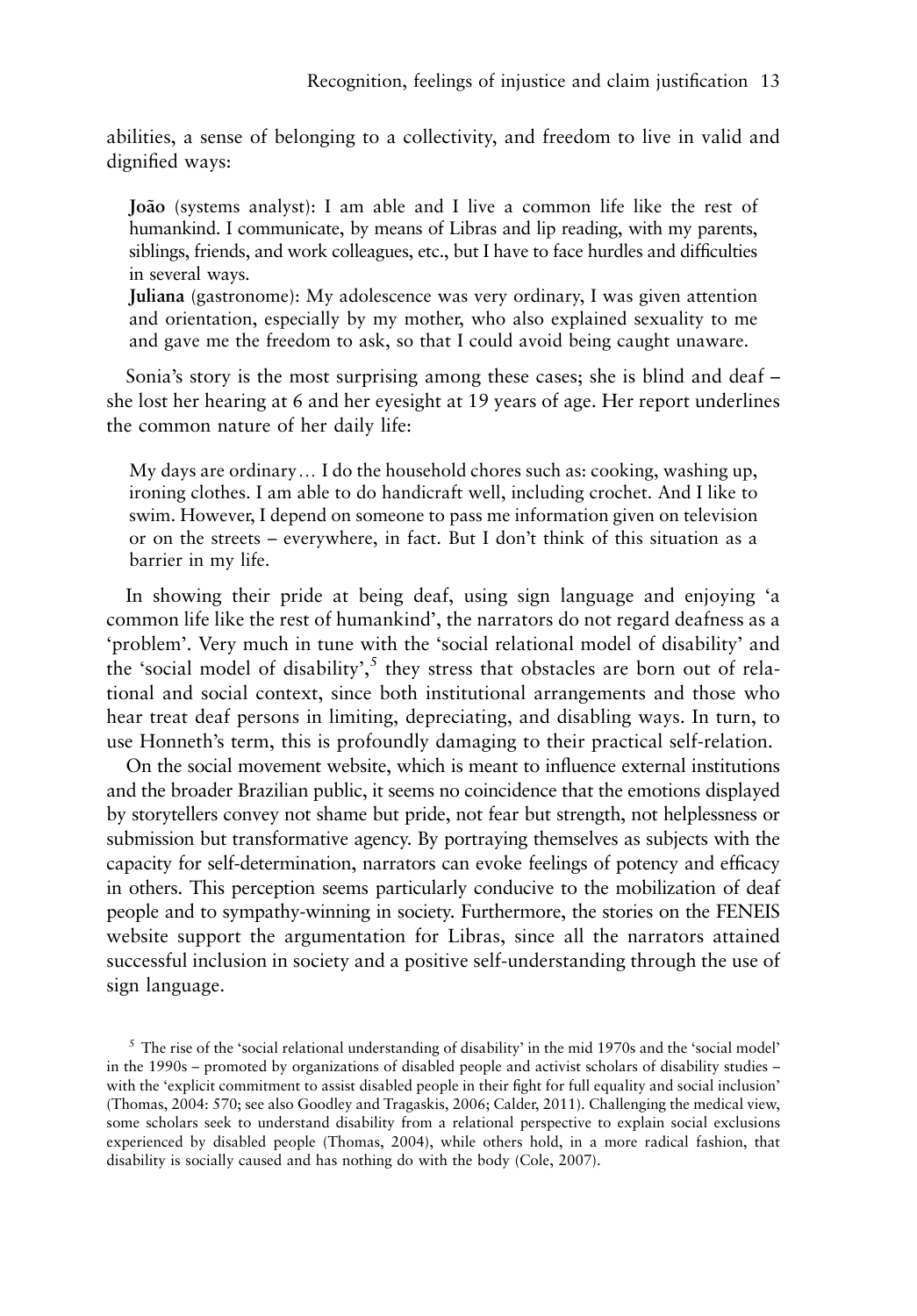### Storytelling and demands for recognition in Orkut

Feelings of injustice assume a different shape in the struggle for recognition in the Orkut forum. Some deaf participants feel that they are not being treated as they believe they deserve, so long as their value, needs or rights are denied by others within the deaf collectivity. Tensions around building a 'shared interpretative framework' are particularly acute in this environment, because deaf persons, in order to reaffirm their autonomy and agency to individuate themselves in a discriminationfree environment, need to be recognized by others as moral persons with an inherent value; as citizens with equal and inalienable rights; and as people who have abilities or achievements 'valuable for society' (Honneth, [1995](#page-22-0): 130; 2003: 140).

Conflict emerges in the Orkut forum when one member suggests that deaf persons do not use sign language because of shame: 'why is it that the deaf are ashamed to learn Libras? Do oralized deaf persons know little about Libras? This cannot happen'. According to Honneth, shame – among other feelings such as guilt, vexation, or humiliation – is 'the most open of our feelings' in the sense that it shows a 'kind of lowering of one's own feeling of self-worth' (Honneth, [1995](#page-22-0): 137). In Suzanne Retzinger's words, 'in shame the self feels helpless, not in control; the reaction in a shame experience is to hide' [\(1991:](#page-23-0) 41).

Two stories in the forum illustrate emotional reactions arising from the attack on individuals' expectations and their conditions for autonomous living. Juan understands deafness as a ''disability'', speech is a rehabilitating device for inclusion in society; he is proud of being able to speak without gestures. Robson regards deafness as a way of living centered on sign language; Libras has enabled him to fully engage in communication with others, whereas oral speech made him feel humiliated ('behind' hearing people) and marginalized ('the hearing did not understand him' and had no 'patience to listen'):

Juan: I find it very strange when someone states with full certainty that those who do not understand Libras do not accept themselves as deaf. I do not understand Libras, but I am aware of my deafness and my difficulties  $[\,\dots]$ . I don't need to live in ghettos; I favor inclusion. Think of the trauma that a deaf person would have by not being able to speak? Going to the market and not knowing how to say what you want, having to depend on interpreters next to you, to depend on your father or mother to work out your things...  $[\,\ldots]$  Fortunately I have reached a stage in which deafness is a mere detail, rather than a feature of mine.

Robson: I have been deaf since birth. I tried to learn to speak from 1 year and 6 months until 17 years of age, but I gave up, I got tired of trying. I wasted my time... It is impossible because at times I do not understand and cannot lip read. When I used to speak with my hearing friends they did not understand me. I tried to speak slowly, to repeat myself, until they could understand, but sometimes they had no patience. In a school for hearing kids I was way behind and hardly ever could learn.  $[...]$  I went crazy when I learnt Libras. My life changed and now I have fun with my deaf and hearing friends who understand Libras.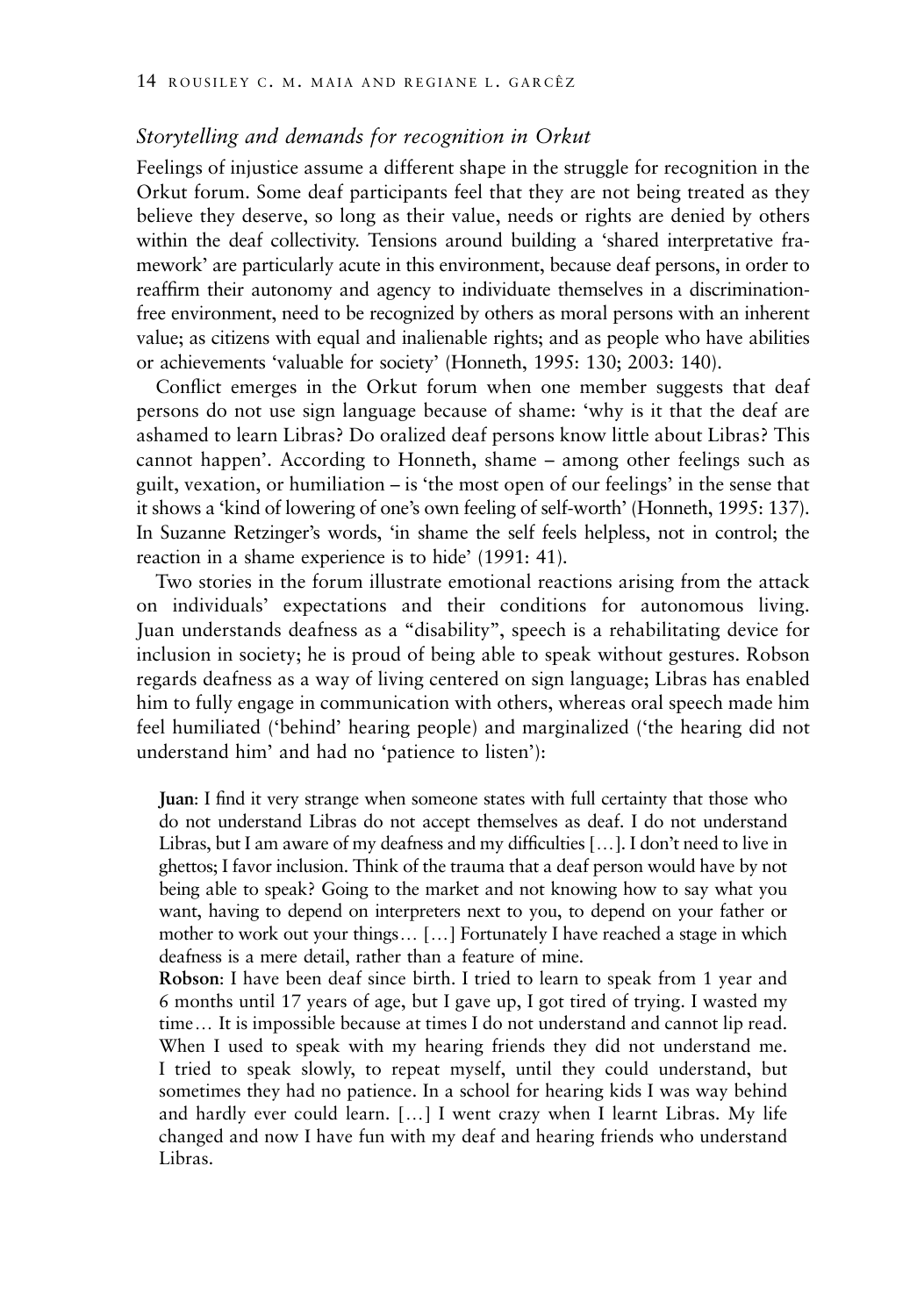While both persons reveal that they experienced the pain of exclusion, devaluation, and ostracism in Brazilian society, they express conflicting perceptions about their identity, experiences and means – oralism and sign language – to overcome suffering. A critical analysis of these two modes of structuring differences and identification – deafness as disability or anomaly and deafness as culture (Dhamoon, [2009](#page-22-0); Burch and Kafer, [2010\)](#page-22-0) – helps explain how feelings of injustice operate as clues of moral violations. When noticing a disruption in their own expectations of 'who they are' or sensing that an affront to dignity or social value has taken place, both participants in Orkut seek to explain their life choices in light of values that are important to them. It is a perception of one's own value, rights or achievements that participants want to confirm by gaining recognition from the other.

In this debate, Juan, who regards deafness as 'abnormality' and 'physical impairment' ('it is not part of my essence') says that learning oral language is the best way to work toward normalcy. He asserts that 'this talk of ''deaf pride'' is silly': 'Should I tell someone who needs a wheelchair not to use it or a shortsighted person not to use glasses in the name of pride about their handicaps? I am not the type of person that uses deafness as an excuse for everything, or being a victim because a hearing person mistreats me'.

In order to refute the allegation that deaf persons who use sign language are accommodated, dependent, and confined to ghettos, Diana fleshes out her identity, which is to be seen as a resistance against hearing norms: 'Silly???? Dear colleague, I am deaf and I have never used any type of blackmail because of my condition'. She reiterates that deafness should be seen as a dimension of human diversity, rather than an abnormality or a deficit: 'I just think that you should distinguish what it is like to live without hiding behind something that society imposes as a deficiency and what I call a different way to live'.

In the sequence, Elaine, also challenging Juan's view, uses community-driven discourse to demand collective resistance against enduring humiliation: 'We should not forget that deaf persons have historically been viewed as inferior to hearing individuals, as handicapped persons that needed to adapt, to walk toward ''normalcy''. For this they needed to oralize'. This participant seeks to frame individualized negative social experience ('of being oppressed to ''conform'' to the standard of the hearing people') as 'typical of the entire group', to use Honneth's term. She calls for collective resistance: 'This deeply affected the community of deaf persons, a linguistic minority that has its own non-oral language! Deaf persons who are ashamed to use Libras have been unable to free themselves from a socially imposed view of deafness'.

While storytelling on the social movement website reinforces feelings of pride, harmony and strength, and storytellers manage their own feelings, in the chat forum participants express different interpretations of their identities, relations to society and ways to overcome obstacles and storytellers cannot find validations of their own experiences. Emotional components within the FENEIS website context are modulated according to the norms of the movement, which is aimed at a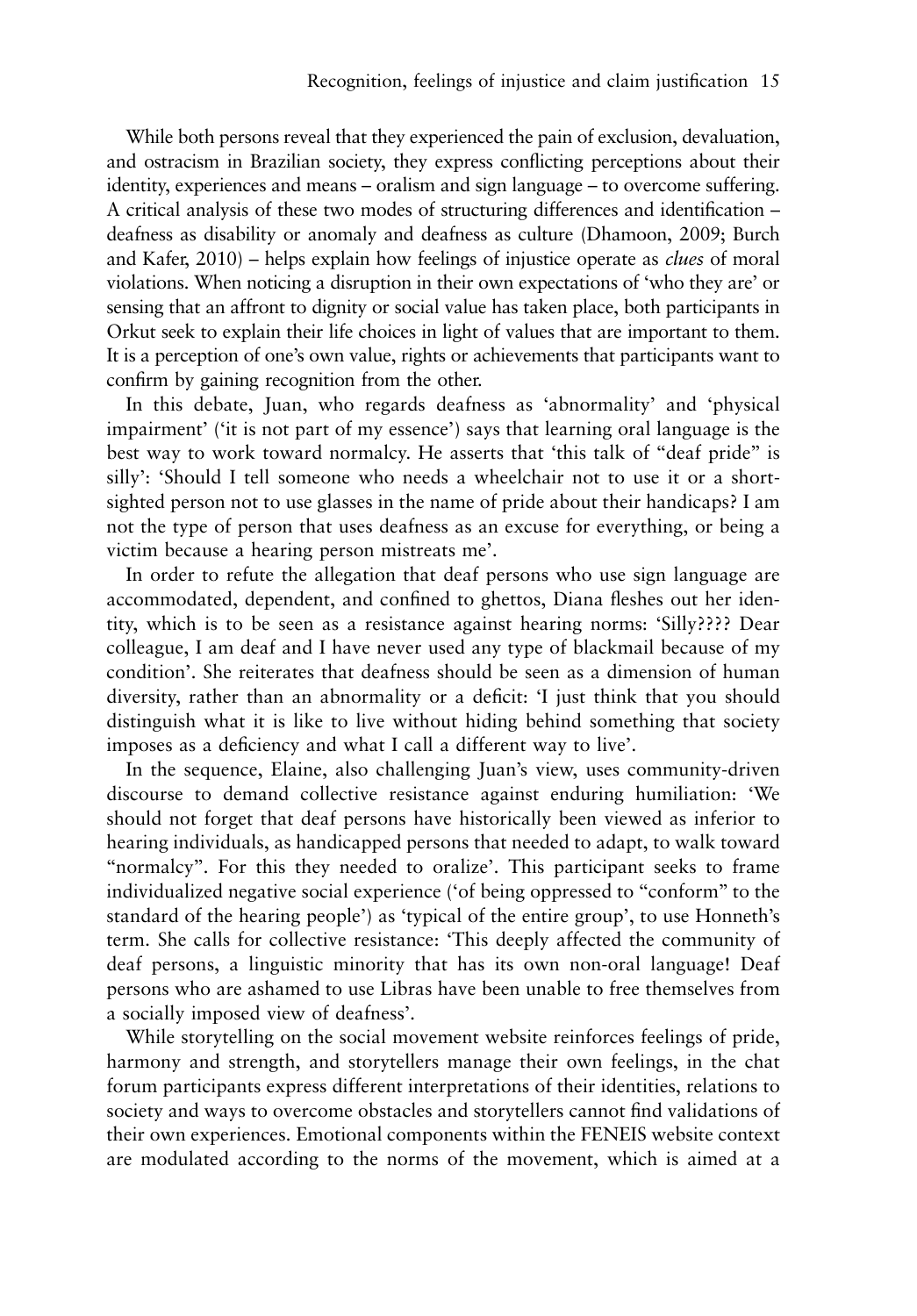broader hearing public that had been the reason for all the suffering. In contrast, participants in the Orkut forum face misrecognition not only from outsiders but also from insiders. In this, 'the battleground for signifying difference' to use Rita Dhamoon's ([2009](#page-22-0): 104) words, what recognition means in a given context is far from clear. What needs to be highlighted here is that when the subjects make demands for recognition, they raise many controversial issues that require constant explanation and justification.

#### Justification of claim

Despite our emphasis on emotion underpinning the construction of a 'shared interpretative framework' by disadvantaged collectivities, we understand that justification mechanisms are important as well. We contend that feelings of injustice not only help persons to take notice of their unmet expectations (Honneth, [1995](#page-22-0): 137), but also energize struggle over competing interpretations and the validity of different orders of justification. Although Honneth is never sufficiently clear about what should be done about moral disagreement, it is important to acknowledge at this point that emotions also provide the motivational basis for discursive exchange.

Since participants usually use their personal experiences as a basis upon which to reason, affective engagement involves testing presumptions about things important things for wellbeing. In this sense, justification is needed for one to engage with others' claims and with other persons who have their own interpretations and life story. As we attempt to demonstrate in this section, what counts as 'a legitimate demand' – or in Honneth's terms, 'the possibility of understanding the consequences of implementing it as a gain in individuality or inclusion' (1995: 187) – often becomes highly controversial. As long as people need to respond in some way to controversial demands, the display of certain emotions contributes to argumentation while others hinder communication altogether. While disrespect frequently reduces the possibilities of an intersubjective negotiation of meanings, moments of discursive engagement help to clarify important differences among people and to search for mutually acceptable solutions.

#### Claim justification on the FENEIS website

Storytelling on the FENEIS website cannot be contested because this platform is not interactive. Still, the website organizers always assume that there will be indirect interlocution with potential users. For complex issues, ordinary people and indeed political representatives and policy-makers may not have clear answers. Given such limits, narratives may provide relevant information to help others analyze a given situation and appreciate the demands at stake (Polletta and Lee, [2006;](#page-23-0) Black, [2008:](#page-22-0) 109; Steiner, [2012](#page-23-0): 86).

Miriam's personal story on the FENEIS website – she teaches sign language in a public university – helps her to connect the specificities of her personal experiences with more general principles that are morally recognizable (Dryzek, [2000:](#page-22-0) 68;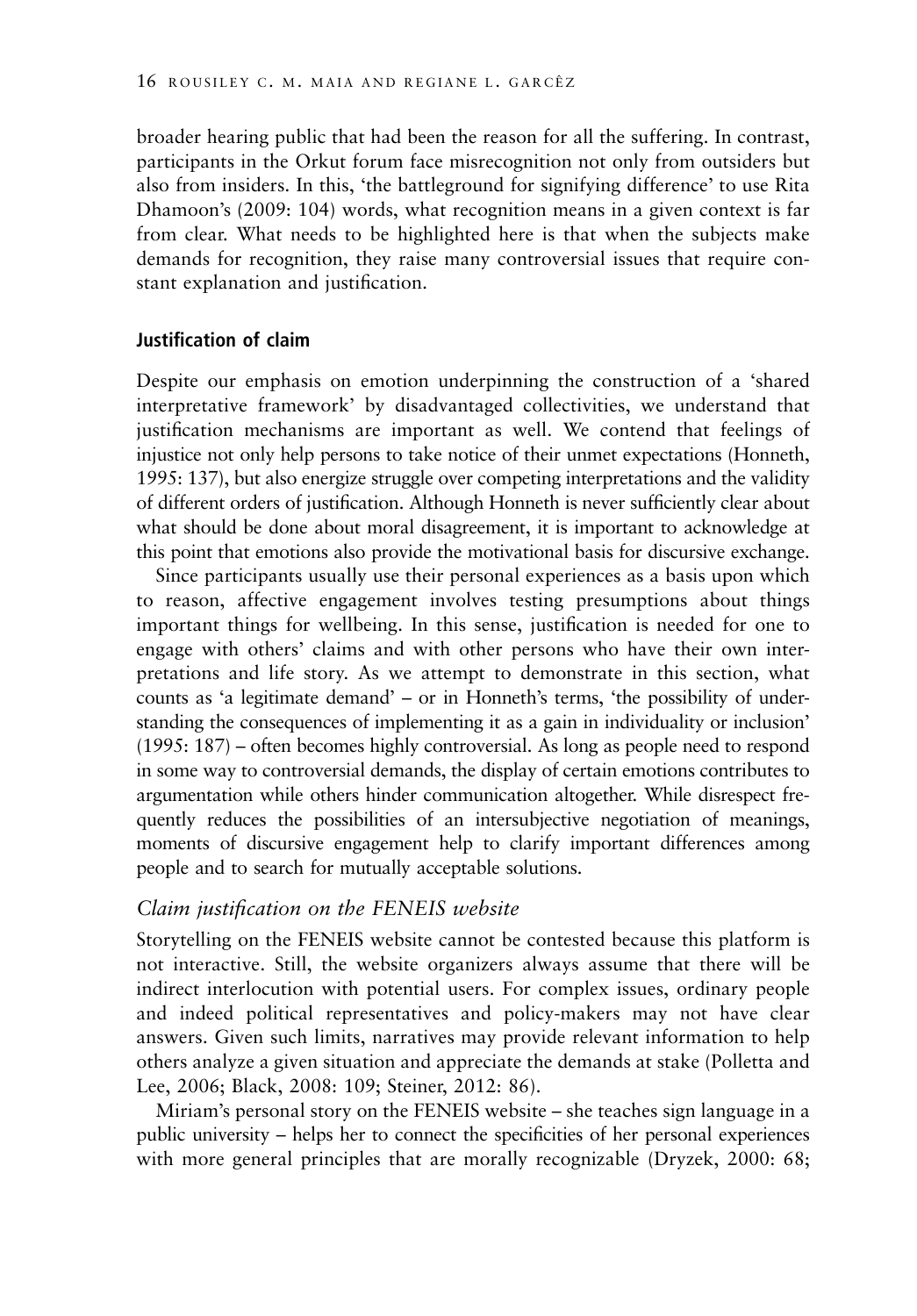Forst, [2002:](#page-22-0) 283). She exposes institutional and social obstacles to her autonomy to individuate herself and fully participate in society. She claims that a lack of Libras interpreters hinders her education ('it makes following the classes very difficult as well as any participation in forums, meetings, conferences, and current debates in universities'). This lack of interpreters also affects her insertion at work ('I have often paid myself for FENEIS interpreters to help me in my opening classes for the Libras class in undergraduate courses'). What we want to highlight here is that 'naming something as injustice', as Schrock *et al*. have pointed out, 'simultaneously instructs others that anger is appropriate and social change is necessary' (2004: 64). Instead of providing clear answers or clear-cut alternatives to solve problems, testimonies about personal stories in this case emphasize the moral complexity of the situation (Steiner, [2012](#page-23-0): 72).

While we acknowledge that stories' openness to interpretation may elicit ambiguous normative conclusions (Polletta and Lee, [2006:](#page-23-0) 718), it seems correct to state that Miriam's story provides elements that fulfill the *generality* requirement for legitimate recognition (Forst, [2007](#page-22-0): 295). She defends her demands on the grounds of the equal status of citizens (not so much recognition of identity, as is too often assumed). She claims that sign language is valuable not because it is different but because it is an integral part of deaf culture and is conducive to human development. She also attempts to clarify and give general reasons for Libras to be fully incorporated into social systems:

It was only in 2002, after much effort and struggle, that sign language was recognized as the official language of the deaf – in Law of Libras no. 10,436. In spite of this victory, there are still many goals to be met in public schools and universities so that there may be deaf professors with Master's degrees and PhDs; and Libras interpreters, bilingual teachers in classrooms of all subjects, so that deaf persons may feel comfortable to study. The mother tongue of deaf persons is Libras.

Elsewhere, Honneth claims that the political dimension of recognition considers subjects as citizens who have to respect one another as free and equal persons and co-legislators within a political community. This dimension creates expectations that citizens have the right to debate and propose amendments to existing rules, especially those about rights, policies, duties, or powers that in some way affect them. In some cases, claimants also seek to introduce a new principle, a value, or a good that can also be defended and mutually recognized (Tully, [2000:](#page-24-0) 474–475).

Within the movement website context, it is worth noting that life stories usually 'do not tend to antagonize other participants' (Steiner, [2012](#page-23-0): 85). Miriam's testimony helps her to present unfamiliar perspectives or unpopular demands in order to request *mutual* recognition (Polletta and Lee, [2006](#page-23-0): 703; Ryfe, 2006: 75). Consonant with the principle of rights there is the assumption of moral accountability of all members of the political community. Miriam thus apparently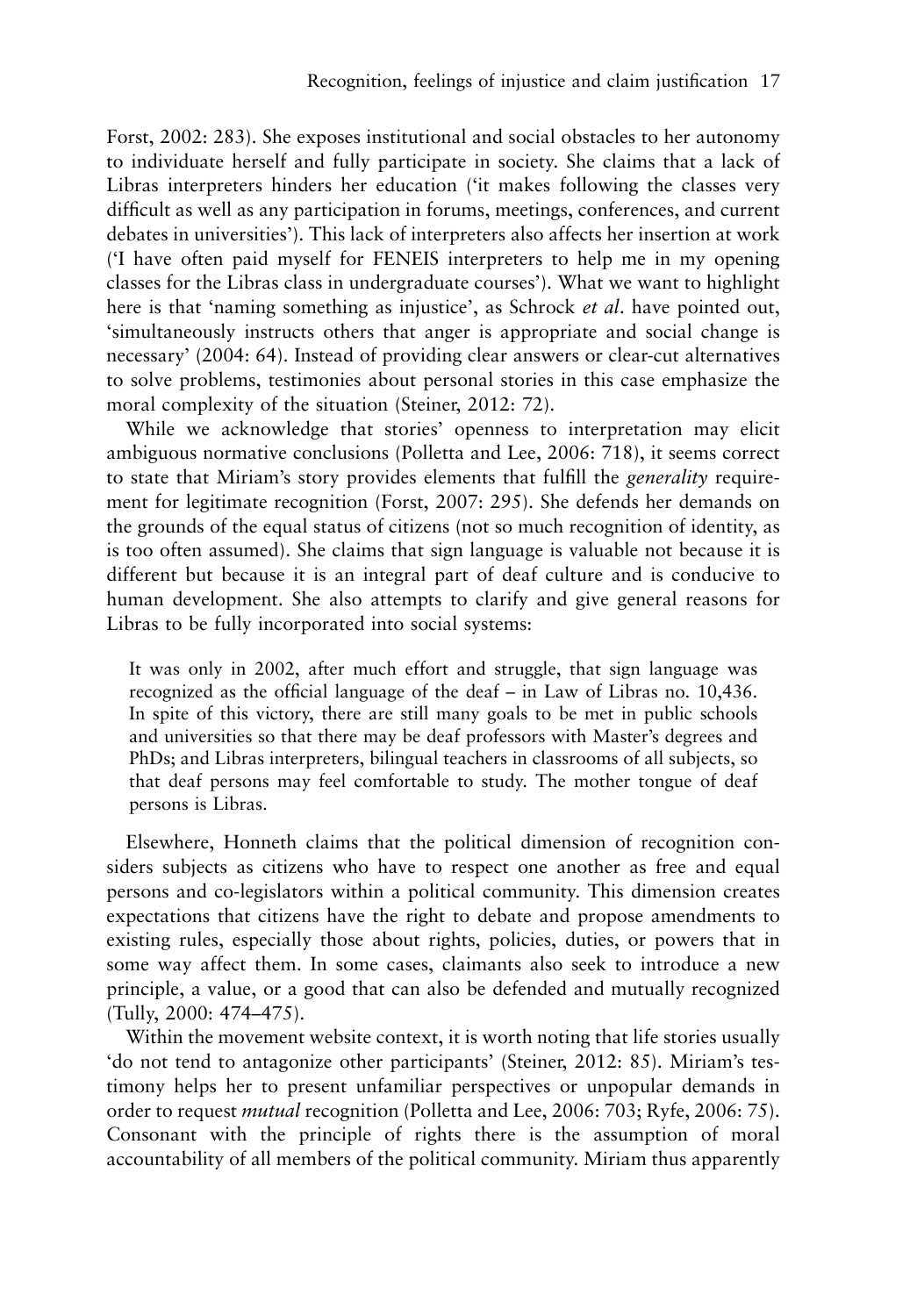understands that it is justified to direct a set of demands to formal political representatives. She ends her story challenging the neglect of political representatives and asking for immediate practical measures to ensure conditions for deaf persons achieving self-realization: 'How long will Brazilian deaf persons have to wait until gaining the right of having Libras as their natural language and interpreter services for Libras? Is what we ask absurd? We want answers and action'. Since FENEIS has a tradition of defending the use of Libras and the culture of deaf people (Perlin, [1998\)](#page-23-0), narratives on the website invite deaf persons to stand up for their rights as well as hearing persons to understand spatial–visual communication as a valuable language with a similar status to and deserving of respect as other languages. Leaders of this movement claim that sign language constitutes a concrete good since it enables expressivity and communication and thus fosters self-realization for deaf persons; it is a legally supported right and should therefore be taken into account in public policy decision making.

## Claim justification on Orkut

In contrast to the FENEIS website, which is not interactive, participants in the Orkut forum may exchange opinions, endorse, or contest recognition demands and problematize the use of life stories to demonstrate the validity of certain claims, all of which contribute directly or indirectly to justification. When facing the issue of 'what to do' about decisions that affect them all, the requirement that deaf persons, as situated subjects, should justify their position becomes more evident:

Rubens: What is the future of a deaf person that has Libras as L1 and Portuguese as L2 in a society that is predominantly hearing? You should know that every deaf person that I know who has Libras as L1 runs into very serious problems with their vocabulary and writing (as we can see by reading the debates in this community). What about the essays in university entrance tests, what then? And what about the Portuguese tests in public competitions? The fact is: either you try to adapt to society by speaking its language or you become marginalized. Michele: Rubens, deaf people do not learn oral language the same way that hearing people do; it takes much longer, which could delay language development, what you call abstraction ability... which could be developed if he has acquired sign language.

Fernando: I... argue that deaf persons should have the opportunity to learn Libras at school and to study the subjects in Libras. If a deaf person, because of technical difficulties, learns NO language by the age of four, for instance, they will find it very difficult to learn any language for the rest of their lives.

Dialogic exchanges in Orkut reveal differences among deaf individuals and the formation of shared opinions within sub-groups. Those holding strong positions tend to engage in anger and partisan processing (Mackuen et al., [2010](#page-23-0): 443). The question that interests us here is the link between subjective emotional reaction to injury and attempts to construct justifications, when expectations of recognition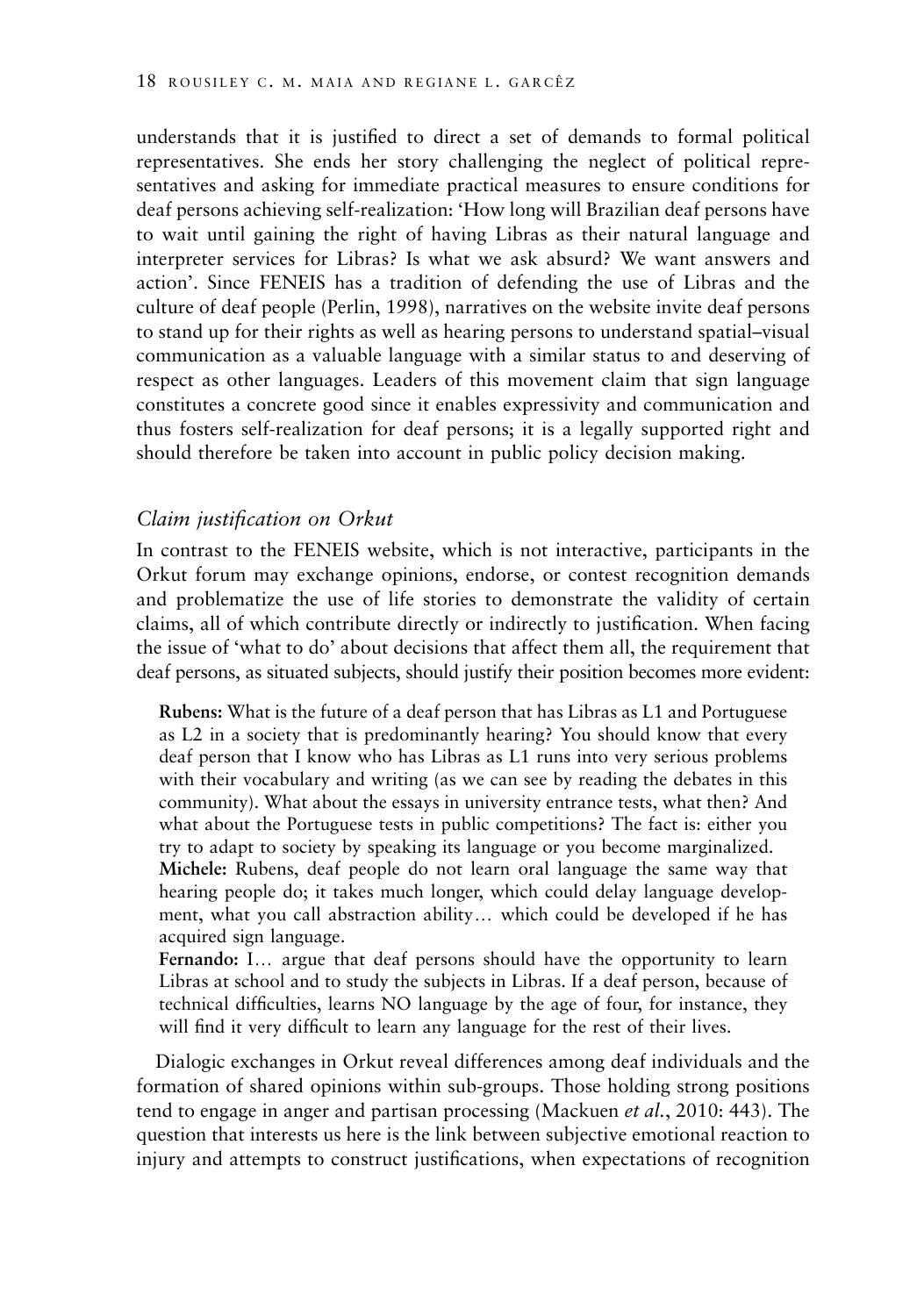are not confirmed or one's claim fails to be accepted by others (Rehg, [1994](#page-23-0); Habermas, [1995](#page-22-0), [1996](#page-22-0); Neblo, [2003\)](#page-23-0). Rubens, while perceiving deafness as pathological, contests the imposition of an alleged group identity: 'My identity is Rubens de Oliveira and I am Brazilian, this is more than my deafness'. Regarding himself as a citizen, as the bearer of the right to language self-determination, he appeals to the universal norm of non-domination: 'why should I be forced to learn Libras?'

On the other hand, Diana and Elaine contest the notion of identities as individual choices and state that such identities result from historical processes 'that have imposed a set of beliefs about the value and behavior of deaf persons – the deaf as ''inferior'' and deafness as a handicap, for instance'. By seeing deafness as the culture of a linguistic minority, they claim that their specific way of life is a dimension of human diversity (Arneil, [2009\)](#page-22-0) and, therefore, the use of Libras is not to be universally shared. However, they demand, like narrators on the FENEIS website, recognition not only for the right to speak as they please, but also for the value of sign language as a concrete good.

When Orkut participants' angry responses result in aggression, offense, or mistrust (Alexander and Lara, [1996](#page-22-0); Thompson, [2006;](#page-23-0) Mackuen et al., [2010](#page-23-0): 454), dialogic and discursive engagement is often blocked:

Diozival: For me this topic is over. After reading 'in their little world', in their 'ignorance', I refuse to answer anything. Rubens: Diozival, if it is for lack of goodbyes, adiós amigo.

Similarly, disrespect may reduce the potential for criticism and the possibilities of questioning and disputing meanings in order to understand the alleged value of beliefs and preferences which one disagrees with:

Ana: let us not waste time with this Robson, because it is clear that he does not know how to abstract a text well, as he alters the information. And you know that people with writing problems will never be able to debate with sufficient and well-grounded arguments simply because they understand something different from what we write.

Nevertheless, some participants show respect to others' claims and empathy helps subjects to better understand the perspectives of others, or to place themselves in the other's place (Rehg, [1994](#page-23-0): 14; Krause, [2008](#page-23-0): 162–165; Barnes, [2012](#page-22-0): 36). Even if opinions remain polarized and forum members continue to disagree, many of them are aware that there are various ways of seeing things; deaf persons have different needs and may choose to live differently:

Fernando: not everyone finds it easy to become oralized. Insisting on oralization without providing any choice for communication implies delaying or hampering the child's learning both at school and emotionally as a person.

Anonymous 1: I am not against using Libras, but we also need to speak. I am a speaker. When I was a child, I was ashamed of who I was; today I accept myself much more and am happy with life.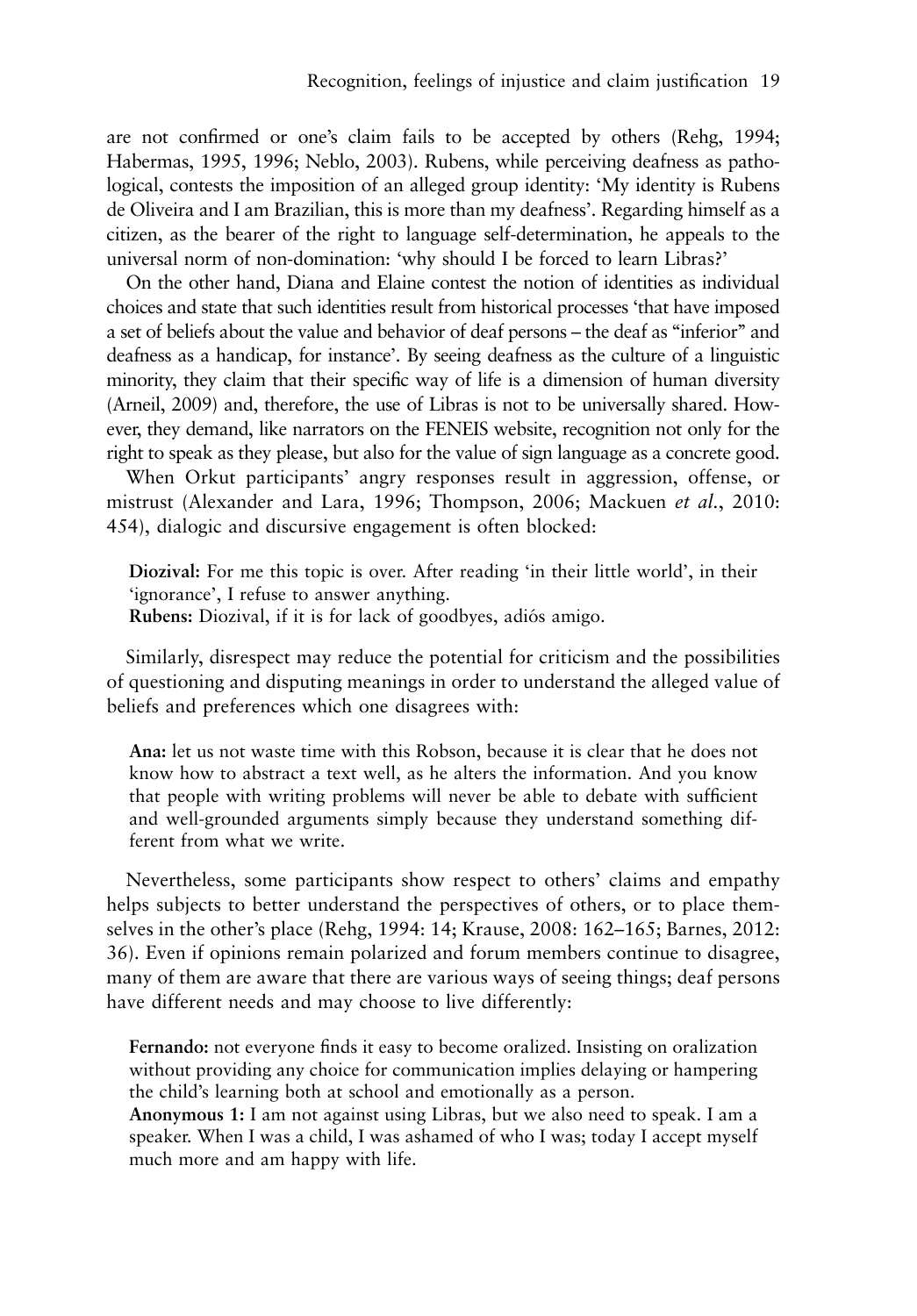Throughout the ongoing debate, Orkut participants provide justification for many demands that respect the rules of reciprocity and generality and evince that recognition should be provided in many different ways. This has far-reaching consequences for understanding claim justification from a recognition-theoretical approach.

Here we clarify four advantages of discursive engagement in recognition struggles. First, while contestation and disagreement with externally imposed roles and attributes (by society or by community projects) are at the heart of recognition struggles, justification helps increase self-awareness of one's own claims. Second, conflict between different claims within a group reveals the abilities of subjects to articulate their own identity and engage in ways they have chosen to reach self-realization. Justification, in this case, contributes to unravel dominant frames, clarify true differences within groups and why they matter. Third, the give and take of reasons concerning controversial needs, rights and achievements within groups and among all affected people in society contributes to critically examine what counts as 'a gain' in individuality or in inclusion in the circle of individuals that recognize each other. Since the legitimacy of claims for recognition should not be conferred a priori, justification helps to process the goods envisioned and the judgments entailed in them. Fourth and finally, justification has an educative power to accommodate diversity of values and multiple concepts of good. Moral judgment – even that resulting from wide deliberative exchange – is often mixed in nature (Gutmann and Thompson, [1996](#page-22-0): 74).

The struggle for legitimate recognition carries with it the promise of a greater opening for the fulfillment of individuality (the I) of deaf persons as well as a broader inclusion of this collectivity (the us) in society. Policy-makers and whoever makes collective decisions are thus pressed to acknowledge the diversity of dignified ways of life and the variety of legitimate demands; and they should shape institutional arrangements so as to offer a greater range of choices, opportunities, and resources in order to enable deaf people to pursue self-realization in multiple ways.

#### Conclusion

In this paper, we raised the general claim that Honneth's theory opens promising venues for research on the role of emotion in politics, particularly when issues of injustice are at stake. We analyzed deaf people's expression of feelings of injustice and the construction of 'a shared semantics' as an ongoing process of claim-making and claim-receiving, which is often intermeshed with justification. Following Honneth's theoretical concerns, we investigated meaning construction in life stories at two levels – not only from the perspective of those who claim to represent and act on behalf of the group, but also from the point of view of those who perceive themselves as part of that collectivity. Our study points to three main conclusions.

First, focusing on Honneth's account of emotion as a deeply social and intersubjective experience, our study evidences the display of hurt feelings as source of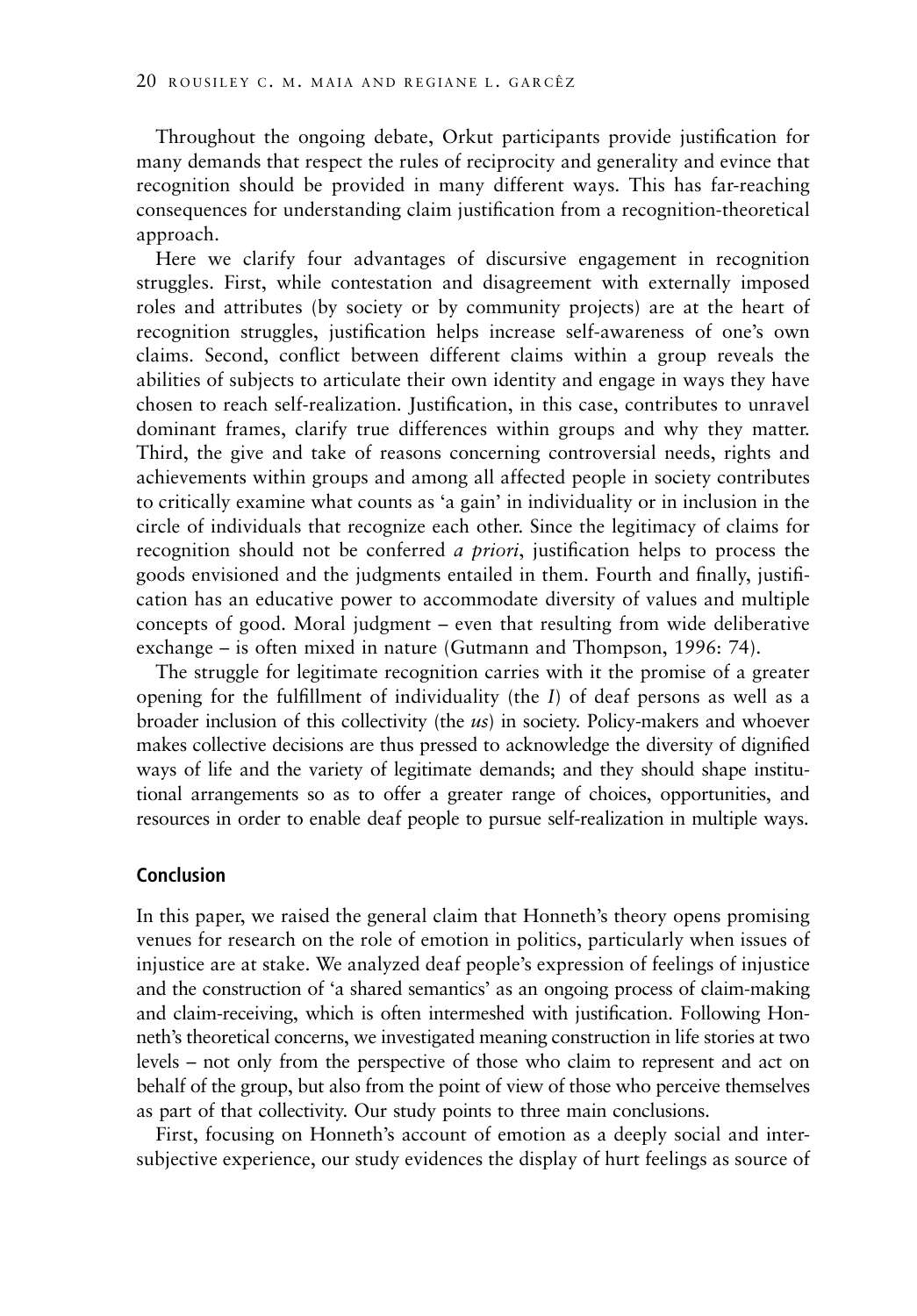intelligibility of suffering in different contexts. Our analysis of life stories on the FENEIS website illustrates more agented and empowering emotions: narratives project successful Libras stories and they demonstrate relatively coherent origins of shared injuries and solutions needed for the entire group to gain social recognition. In contrast, when reacting against disrespect – seen as attacks on the conditions of their practical identity – participants in the Orkut forum differ on (i) what causes suffering; (ii) the content of positive recognition; (ii) how to overcome suffering or what solutions are best. Thus, our study contributes to showing that the construction of a 'collective interpretative framework' by disadvantaged groups is fraught with tensions, and there is often confrontation between conflicting demands for recognition among their members.

Second, while endorsing Honneth's agonistic approach, we contend that it does not offer an adequate explanation of what should be done about moral disagreement. Our study showed that deaf people, within a horizon of concerns that they share in some measure within a given social and political context, appealed to conflicting needs and rights – encompassing both demands for recognizing that something is valuable for everyone and that something is valuable for just some people or groups.

To deal with this problem, we argued that Honneth's approach can be complemented with theories of discursive justification in the fashion of Habermas. Whereas Habermas appeals to abstract standards for rational justification, as participants want their validity claims to have an impact in discursive responses to, and negotiation of conflict, Honneth instructs us to look at feelings of injustice, subjective reactions to damage to practical identity and conditions for selfrealization. Therefore, a theoretical-recognition approach seems to clarify why participants attempt to check the general acceptability of their claims. In this sense, our study suggests that Honneth's theory of recognition, when properly articulated with a notion of discursive justification, can equip scholars and social observers concerned with practices that aim to overcome injustice.

Third, our study contributes to show that problems submerged in the context of daily life as well as group tensions may not be fully visible on sites that enjoy notoriety and broad visibility – as in the case at stake, on sites of representative entities. Thus, spaces such as social media sites with far less visibility, where ordinary individuals engage in relatively spontaneous conversation, can be relevant for exposing the full diversity of identity claims, interests and disputes at play, including contestation of representative claims publicly advanced by leaders, advocacy agents, and moral entrepreneurs. These sites can thus contribute to broadening and deepening critical analyses of struggles for recognition and social conditions for justice.

#### Acknowledgments

The authors thank the three anonymous reviewers for their insightful remarks that helped to improve this article, and Brazilian agencies (Capes, CNPq and Fapemig) for their financial support to conduct this research.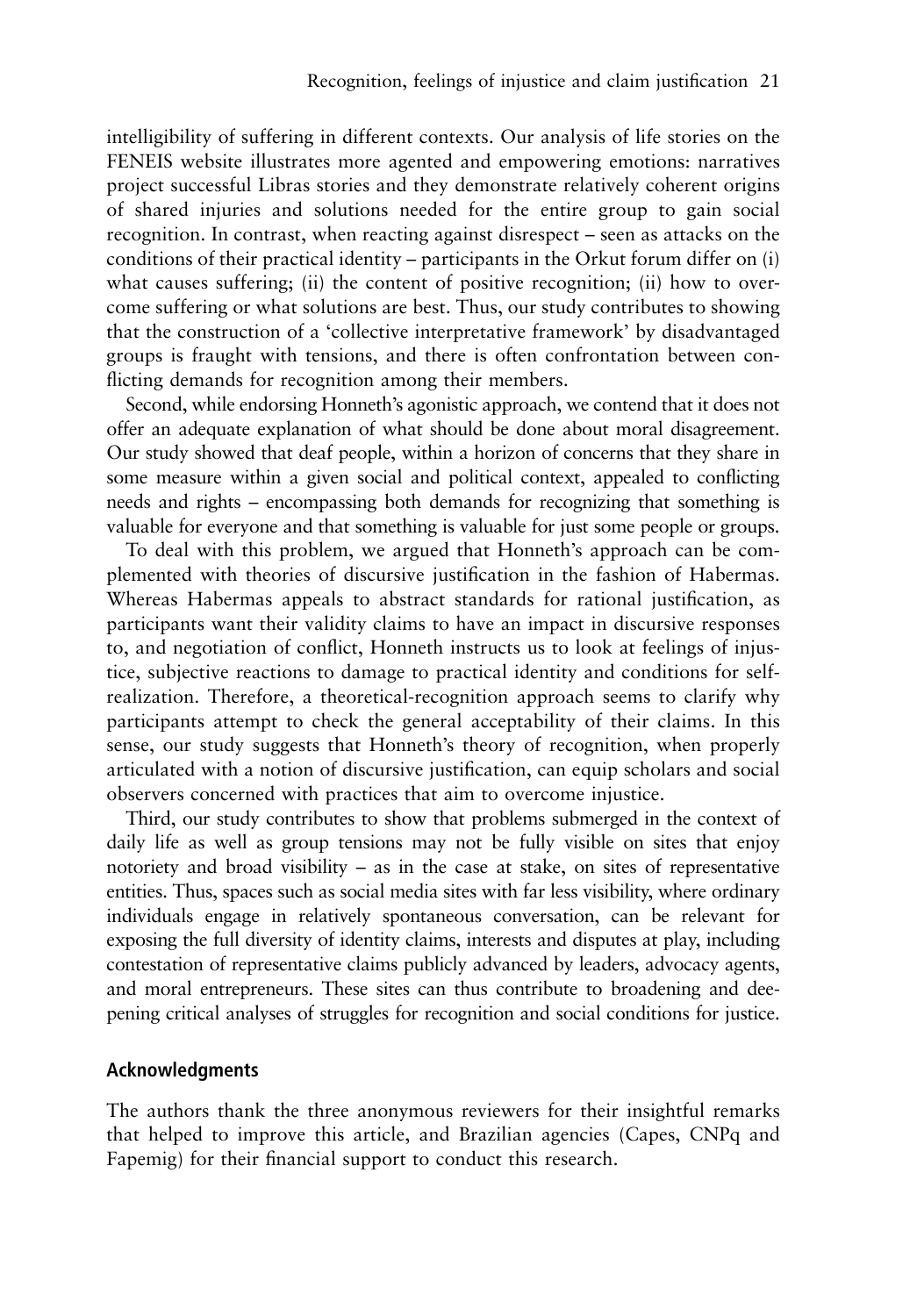#### <span id="page-22-0"></span>References

- Alexander, J.C. and M.P. Lara (1996), 'Honneth's new critical theory of recognition', New Left Review I(220): 126–136.
- Arneil, B. (2009), 'Disability, self image and modern political theory', Political Theory 37(2): 218–242.
- Barnes, M. (2012), 'Passionate participation: emotional experiences and expression in deliberative forums', in S. Thompson and P. Hoggett (eds), Politics and the Emotions: The Affective Turn in Contemporary Political Studies, New York: Continuum, pp. 23–40.
- Bickford, S. (2011), 'Emotion talk and political judgment', The Journal of Politics 73(4): 1025–1037.
- Black, L.W. (2008), 'Deliberation, storytelling and dialogic moments', Communication Theory 18: 93–116.
- Boltanski, L. (1999), Distant Suffering: Morality, Media and Politics, Cambridge: Cambridge University Press.
- Burch, S. and A. Kafer (2010), Deaf and Disability Studies: Interdisciplinary Perspectives, Washington, DC: Gallaudet University Press.
- Calder, G. (2011), 'Disability and misrecognition', in S. Thompson and M. Yar (eds), The Politics of Misrecognition, Aldershot: Ashgate, pp. 105–125.
- Cole, P. (2007), 'The body politic: theorizing disability and impairment', Journal of Applied Philosophy 24(2): 169–176.
- Della Porta, D. (2012), 'Communication in movement: social movements as agents of participatory democracy', in B.D. Loader and D. Mercea (eds), Social Media and Democracy: Innovations in Participatory Politics, New York: Routledge, pp. 39–54.
- Deranty, J.P. (2009), Beyond Communication: A Critical Study of Axel Honneth, Boston: Drill.
- Dhamoon, R. (2009), Identity, Difference Politics: How Difference is Produced, and Why it Matters, Vancouver, Toronto: UBC Press.
- Dryzek, J.S. (2000), Deliberative Democracy and Beyond: Liberals, Critics, Contestations, Oxford: Oxford University Press.
- Federação Nacional de Educação e Integração dos Surdos (2009), Retrieved 20 September 2009 from http://www.feneis.org.br.
- Forum Vergonha SURDO (2005). Retrieved 30 August 2009 from http://www.orkut.com/CommMsgs. aspx?cmm=428446&tid=10024425.
- Forst, R. (2002), Contexts of Justice: Political Philosophy Beyond Liberalism and Communitarianism, Berkley, LA: University of California Press.
- —— (2007), 'First things first: redistribution, recognition and justification', European Journal of Political Theory 6(3): 291–304.
- Fraser, N. (2003), 'Social justice in the age of identity politics: redistribution, recognition, and participation', in N. Fraser and A. Honneth (eds), Redistribution or Recognition: A Political-Philosophical Exchange, New York: Verso, pp. 7–109.
- Garcêz, R.L. and R.C.M. Maia (2009), 'The struggle for recognition of the deaf on the internet: the political function of storytelling', Communication, Politics & Culture 42(2): 45-64.
- Goodley, D. and C. Tragaskis (2006), 'Storying disability and impairment: retrospective accounts of disabled family life', Qualitative Health Research 16: 630–646.
- Gutmann, A. and D. Thompson (1996), *Democracy and Disagreement*, Cambridge: Harvard University Press.
- Habermas, J. (1995), Moral Consciousness and Communicative Action, Cambridge: The MIT Press.
- (1996), Between Facts and Norms, Cambridge: The MIT Press.
- Honneth, A. (1995), The Struggle for Recognition: The Moral Grammar of Social Conflicts, Cambridge: The MIT Press.
- —— (2003), 'Redistribution as recognition: a response to Nancy Fraser. The point of recognition: a rejoinder to the rejoinder', in N. Fraser and A. Honneth (eds), Redistribution or recognition: a political-philosophical exchange, Nova York: Verso, pp. 110–159.
- —— (2007a), 'Recognition as ideology', in B. Van Den Brink and D. Owen (eds), Recognition and Power: Axel Honneth and the Tradition of Critical Theory, Cambridge: Cambridge University Press, pp. 323–347.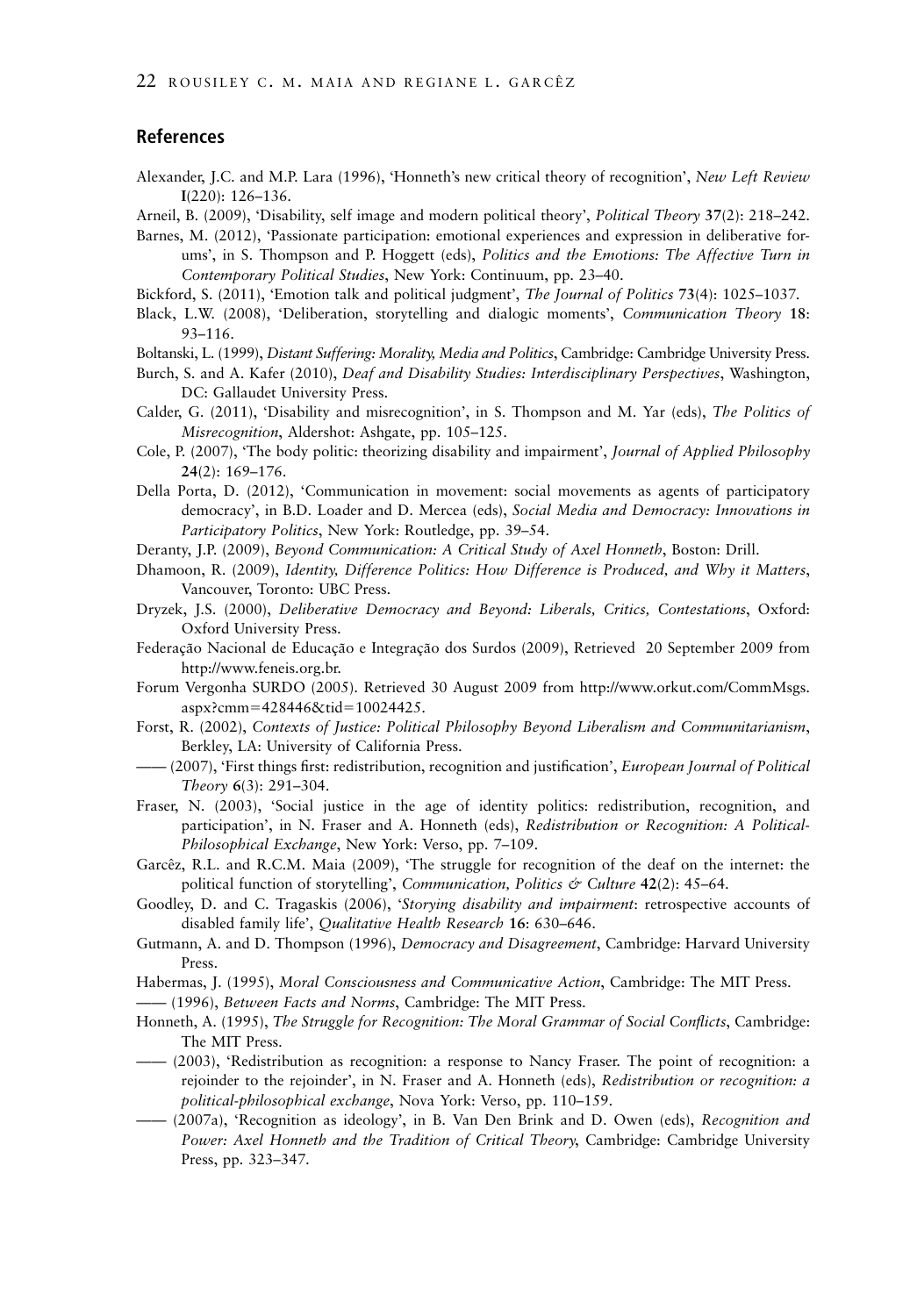- <span id="page-23-0"></span>—— (2007b), 'Between Aristotle and Kant: recognition and moral obligation', in Honneth, A. (ed.), Disrespect: The Normative Foundation of Critical Theory, Cambridge: Polity Press, pp. 129–143.
- —— (2012), The I in We: Studies in Theory of Recognition, Cambridge: Polity Press.
- Kalyvas, A. (1999), 'Theory of recognition: critical theory at the crossroads: comments on Axel Honneth's', European Journal of Social Theory 2(1): 99–108.
- Kompridis, N. (2007), 'Struggling over the meaning of recognition: a matter of identity, justice or freedom', European Journal of Political Theory 6(3): 277–289.
- Krause, S.R. (2008), Civil Passions: Moral Sentiment and Democratic Deliberation, New Jersey: Princeton.
- Lane, H. (1984), When the Mind Hears: A History of the Deaf, New York: Ramdon House.
- Mackuen, M., J. Wolak, L. Keele and G.E. Marcus (2010), 'Civic engagements: resolute partisanship or reflective deliberation', American Journal of Political Science 54(2): 440–458.
- Maia, R.C.M. (2012a), 'Political talk and democratic deliberation', in Maia, R. (ed.), Deliberation: the Media and Political Talk, New York: Hampton Press, pp. 211–226.
- —— (2012b), 'Non-electoral representation: expanding discursive domains', Representation: Journal of Representative Democracy 48: 429–443.
- Marcus, G.E., W.R. Neuman and M. Mackuen (2000), Affective Intelligence and Political Judgment, Chicago: University of Chicago Press.
- Neblo, M.A. (2003), 'Impassioned democracy: the role of emotion in deliberative theory'. Paper presented at the Democracy Collaborative Affiliates Conference, Washington, DC.
- Nussbaum, M.C. (1995), 'Emotions and women's capabilities', in M.C. Nussbaum and J. Glover (eds), Women, Culture, and Development, Oxford: Oxford University Press, pp. 360–395.
- Nussbaum, M. (2003), Upheavals of Thought: The Intelligence of Emotions, Cambridge: Cambridge University Press.
- Papacharissi, Z. (2011) (ed.), A Networked Self: Identity, Community and Cultures on Social Network Sites, New York: Routledge.
- Perlin, G. (1998), 'Identidades surdas', in C.B. Skliar (ed.), A surdez: um olhar sobre as diferenças, Porto Alegre: Mediação.
- Polletta, F. (2008), 'Just talk: public deliberation after 9/11', Journal of Public Deliberation 4(1): 1–22.
- Polletta, F. and J. Lee (2006), 'Is telling stories good for democracy? Rhetoric in public deliberation after 9/11', American Sociological Review 71(5): 699–723.
- Quadros, R.M. (2012), 'Linguistic policies, linguistic planning, and Brazilian sign language in Brazil', Sign Language Studies 12: 543–564.
- Rehg, W. (1994), Insight and Solidarity: The Discourse Ethics of Jürgen Habermas, Los Angeles: University of California Press.
- Retzinger, S. (1991), Violent Emotions: Shame and Rage in Marital Quarrels, Newbury Park, CA: Sage.
- Ryfe, D.M. (2006), 'Narrative and deliberation in small group forums', Journal of Applied Communication Research 34(1): 72–93.
- Sacks, O. (1989), Seeing Voices: A Journey into the World of the Deaf, Berkeley: University of California Press.
- Schrock, D., D. Holden and L. Reid (2004), 'Creating emotional resonance: interpersonal emotion work and motivational framing in a transgender community', Journal of Social Problems 51(1): 61–81.
- Smith, B. and A.C. Sparkes (2008), 'Narrative and its potential contribution to disability studies', Disability  $\circ$  Society 23(1): 17-28.
- Steiner, J. (2012), 'Rationality and stories in deliberative justification', in Steiner, J. (ed.), The Foundations of Deliberative Democracy: Empirical Research and Normative Implications, Cambridge, MA: Cambridge University Press, pp. 57–87.
- Strobel, K.L. (2006), 'Visão histórica sobre a in(ex)clusão dos surdos', ETD Educação Temática Digital 7(2): 244–252.
- Taylor, C. (1994), 'The politics of recognition', in A. Gutmann (ed.), Multiculturalism: Examining the Politics of Recognition, Princeton: Princeton University Press, pp. 25–73.
- Thomas, C. (2004), 'How is disability understood? An examination of sociological', Approaches Disability & Society 19(6): 569-583.